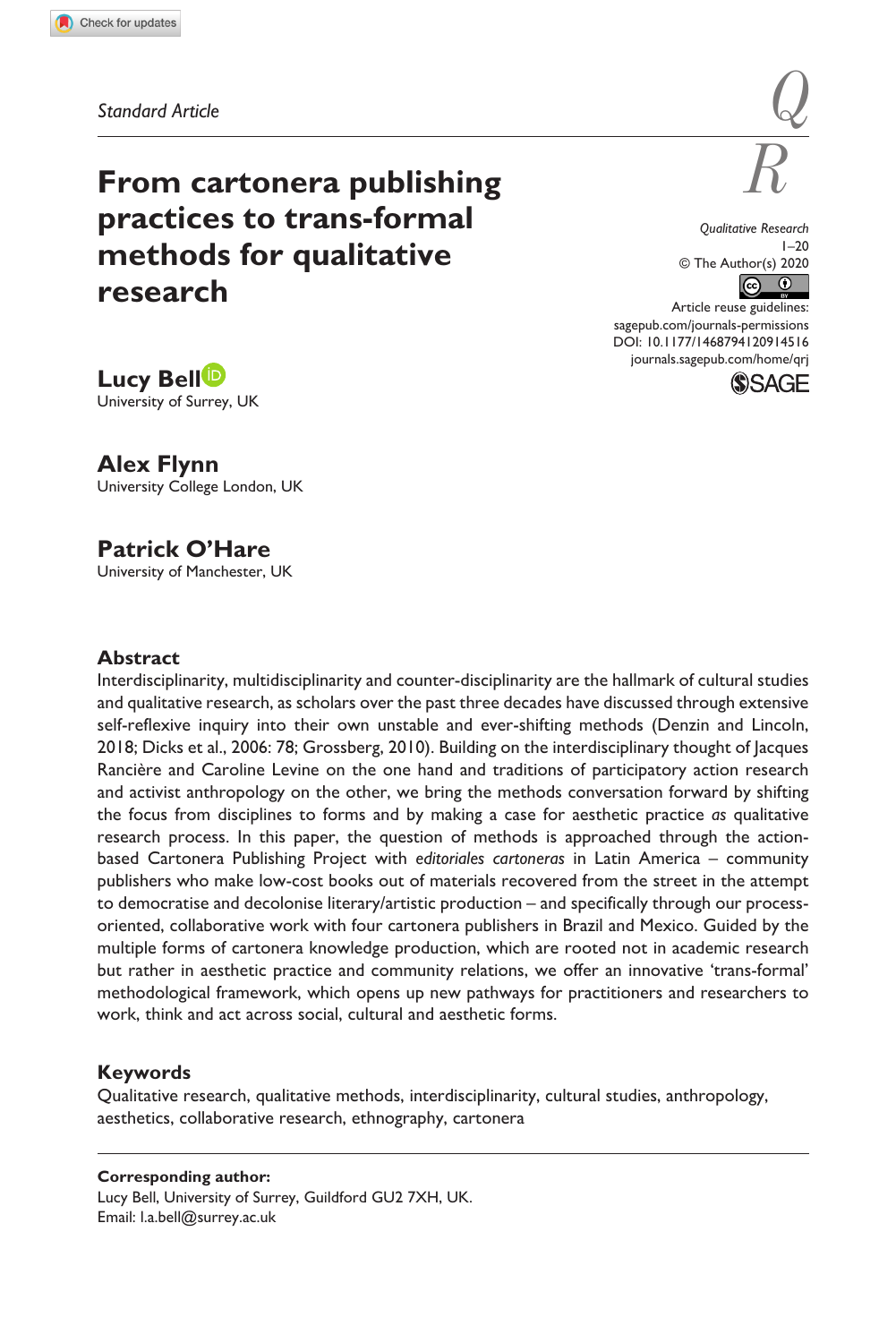#### **Reframing qualitative methods for cultural research**

It's 15 April 2019, and seven women are preparing for the launch of their book *Espejo y viento* (*Wind and Mirrors*) in Puente Grande prison, Jalisco (Mexico). This is no ordinary book, however. The copies on display are bound with recovered cardboard and have been hand-painted by the imprisoned women themselves. Awash with colour, they stand in contrast to the beige and grey tones of the prison walls and the women's clothing. A mood of nervous excitement prevails as seven of the nine participants prepare to take part in the launch, sitting on a row of plastic chairs in a crowd of fellow imprisoned women, alongside visiting family members and workshop facilitators Israel Soberanes and Irene Ruelas Ortiz. At the front, a table adorned with books is set up with labels for each speaker – high-ranking cultural and prison authorities as well as Lucy Bell (researcher on the Cartonera Publishing Project) and Sergio Fong (founder and coordinator of the community publisher La Rueda Cartonera). These five speakers are given the public-facing seats by the organisers and take turns with the seven participants to stand in front of the lectern and deliver their readings. Over the next hour, the audience listens, cheers and claps as the participants read out extracts of their writings in front of the cameras of C7 Jalisco TV station – some with great ease and confidence, others struggling but determined to get their words across (Figure 1).

In the three months leading up to this event, nine women took part in a series of bookmaking workshops facilitated by cartonera publishers La Rueda Cartonera and Viento Cartonero, two of the seven collectives from Guadalajara that form part of a loose, evergrowing network of around 250 cartonera publishers that has extended across and beyond Latin America over the past two decades. The Puente Grande programme is just one of many community projects initiated by La Rueda, which over the past decade has developed its own countercultural, contestatory character, inspired but not limited by the model pioneered by Buenos Aires–based Eloísa Cartonera in the early 2000s: a collaboration between waste-pickers, writers, and artists established in the wake of the economic crisis that had left millions unemployed and thousands seeking to make a living as waste-pickers. Cartonera publishers take their name from the cardboard (*cartón* in Spanish) that most of them use to bind their handmade books, as well as from the wastepickers (*cartoneros*) with whom Eloísa set up their publisher in 2003.

The above scene raises a fundamental question of research method: how should we approach cartonera publishers, whose practices lie between artistic practice and social intervention, publishing movement and political project? Developing an appropriate method involved working out what unites the different elements of scenes such as that described earlier – the interactions between authorities and prisoner participants, the relations between 'outside' publishers and 'inside' writers, the connection between *Espejo y viento* (La Rueda Cartonera, 2019) as art object and as literary collection. Furthermore, it entailed seeking what is common to the diverse practices of cartonera publishers across the ever-expanding rhizomatic network within which they operate (Bell and O'Hare, 2019).

Aside from the colourful books, there was at least one element of continuity between the Buenos Aires–based collective and the Puente Grande project: an attempt to rearrange forms of power that, as Jacques Rancière and Caroline Levine have argued, characterise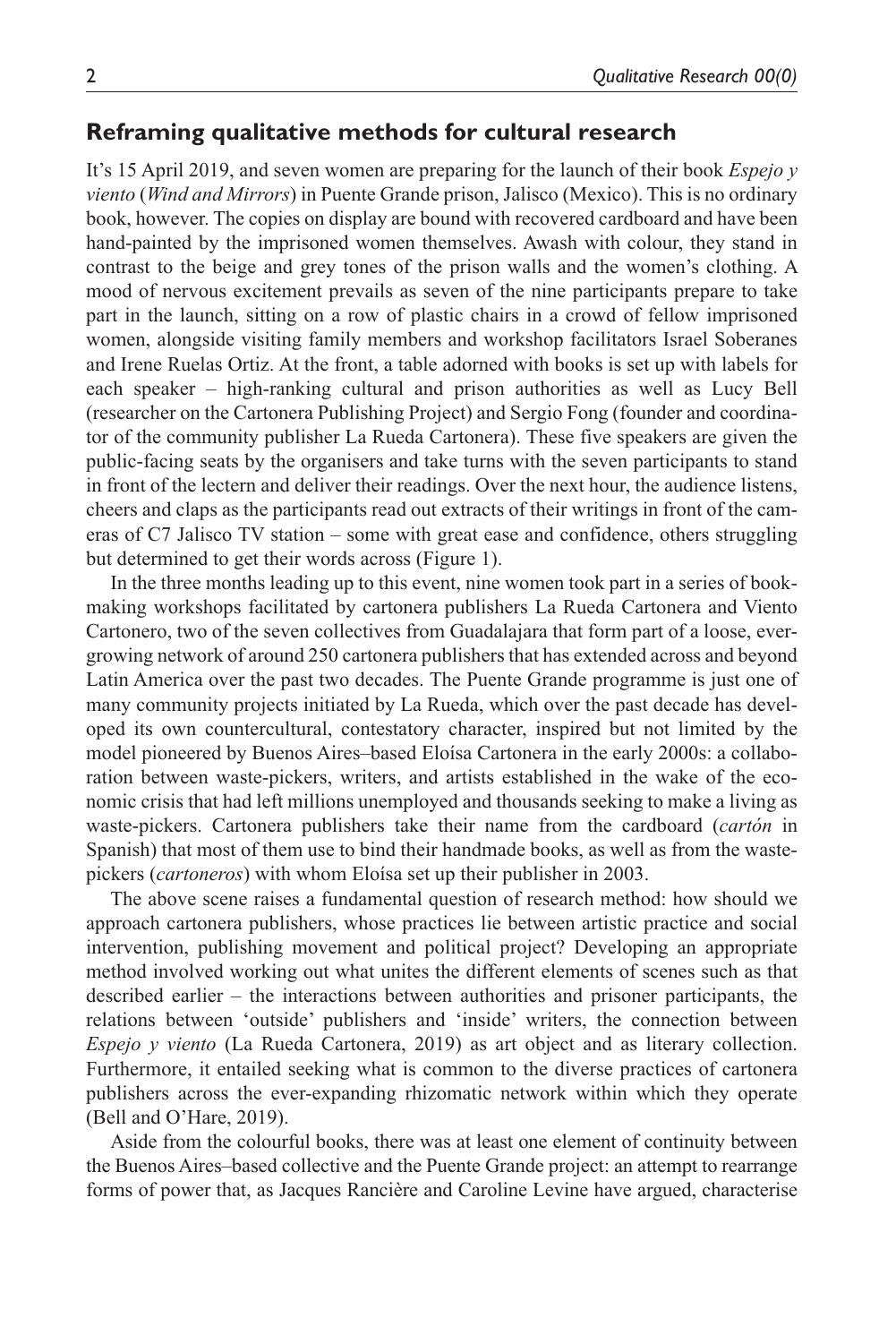

**Figure 1.** Book launch at Puente Grande prison, 15 April 2019. Photograph by Puente Grande press team.

social and political life – whether in the guise of hierarchies, rhythms or networks – through processes of ordering, patterning and shaping (Levine, 2015: 3). Eloísa Cartonera set out to horizontalise relations between waste-pickers, writers, artists and publics through participatory workshops and to call attention to conditions of alienated labour through a process rooted in fun, creativity and freedom (Bell and O'Hare, 2019; Epplin, 2009). In Puente Grande, the cartonera programme disrupted the established hierarchies and networks that underpin prison life. Thanks to the sustainability of the cartonera model, these disruptions have outlived the project: participants have gone on to set up their own prisoner-led Bote Cartonero (Cartonera in the Clink) in collaboration with other incarcerated women and the Puente Grande authorities.

Drawing on action-based research within the framework of the Cartonera Publishing Project (2017–2019), this paper addresses three questions: what methods might be used to study cartonera publishers, encompassing both their artistic works (literary texts and art objects) and their social actions? How do these build on existing methods and theories from the social sciences and humanities? And finally, how are these theoreticallydeveloped methods put into practice? As assemblages of social actions, political projects, literary texts and art practices, cartoneras relate to a broader shift in contemporary art practice that finds expression in spaces beyond the white cube, from sociallyengaged art (Kester, 2004) to activist chicano 'artivism' (Sandoval and Latorre, 2008) and post-autonomous art practices (García Canclini, 2014). This liminality constitutes a challenge to researchers, calling for the mobilisation of a set of methods capable of engaging with multifaceted sociocultural practices. Yet as highly self-reflexive sociocultural actors engaging in their own forms of knowledge production, they also furnish us with innovative methodological pathways.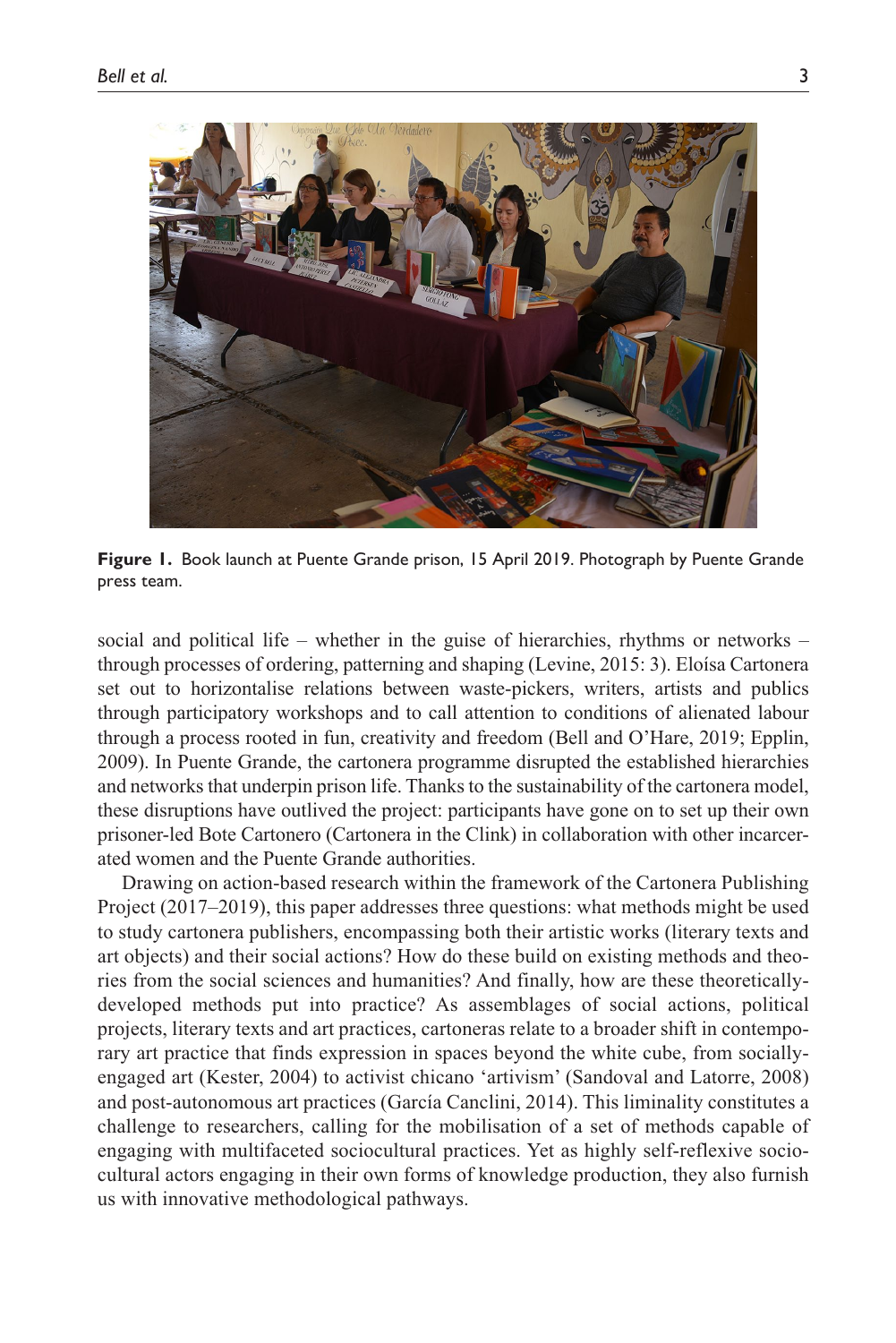In what follows, we begin by engaging with Rancière's 'politics of aesthetics' (2004), exploring the convergence of democratic politics and participatory aesthetics in cartonera practices, before exploring how Levine's (2015) expanded formalist methodology sheds new light on cartonera books and activities as 'theorization[s] of the social'. Drawing on existing methodologies from participatory action research (PAR) to presence-oriented art criticism, we argue that cartonera publishers' multidimensional forms of knowledge production simultaneously call for and offer up forms of understanding and meaning-making that are rooted in aesthetic practice and community relations. Guided by the multiple forms through which our cartonera project partners operate, from workshops to co-publications, we develop an innovative 'trans-formal' methodological framework which opens up new possibilities for working across the arts, humanities and social sciences, across research and practice and across creative production and social action. We finish by offering an example of how these 'trans-formal' methods have been implemented in the Cartonera Publishing Project.

### **From disciplines to forms**

Interdisciplinarity, multidisciplinarity and counter-disciplinarity are the hallmark of cultural studies, as scholars over the past three decades have discussed through extensive self-reflexive inquiry into their own unstable and ever-shifting methods (Denzin and Lincoln, 2018; Grossberg, 2010; Rodman, 2015). Denzin has recently called our attention to the ambition of such interdisciplinarity: by working across different traditions, presenting our findings in new forms and committing to issues of social justice, cultural researchers are 'active agents for social change' (2018: 8). Yet this focus on disciplines, we argue, obscures another more fundamental tool for cultural researchers: form. In the following section, we explore how theoretical contributions by two interdisciplinary thinkers, Rancière and Levine, might help reframe qualitative research methods in ways that shift the attention from working across different disciplines to working across different forms. Our point of entrance is not a set of theoretical assemblages, however, but rather the practical challenges posed by our collaborative research project on cartoneras – community publishers who make low-cost books out of materials recovered from the street in the attempt to democratise, decentre and decolonise the production of literature, art and knowledge in Latin America.

Cartoneras are difficult to pin down: they cannot be classified as 'waste-picking publishers', as most have moved away from Eloísa's and Dulcinéia's model of working directly with waste-pickers; nor are they, exactly, cardboard publishers, because some make books with materials other than cardboard, like textiles, recycled clothes and recovered plastics like milk cartons. One element they have in common, though, is the embeddedness of their literary texts and art objects in local community spaces as well as transnational social networks. Because of the workshop model through which most cartonera books are made (Epplin, 2009), they are marked by diverse subjectivities and socio-material processes, from cutting and stitching to distinctive paint work and collage. The means of circulation further embed the books in community contexts, through cartonera 'meetups', alternative book fairs, exhibitions, radio shows and public performances. These hands-on practices, in turn, imply a commitment to democracy, a stance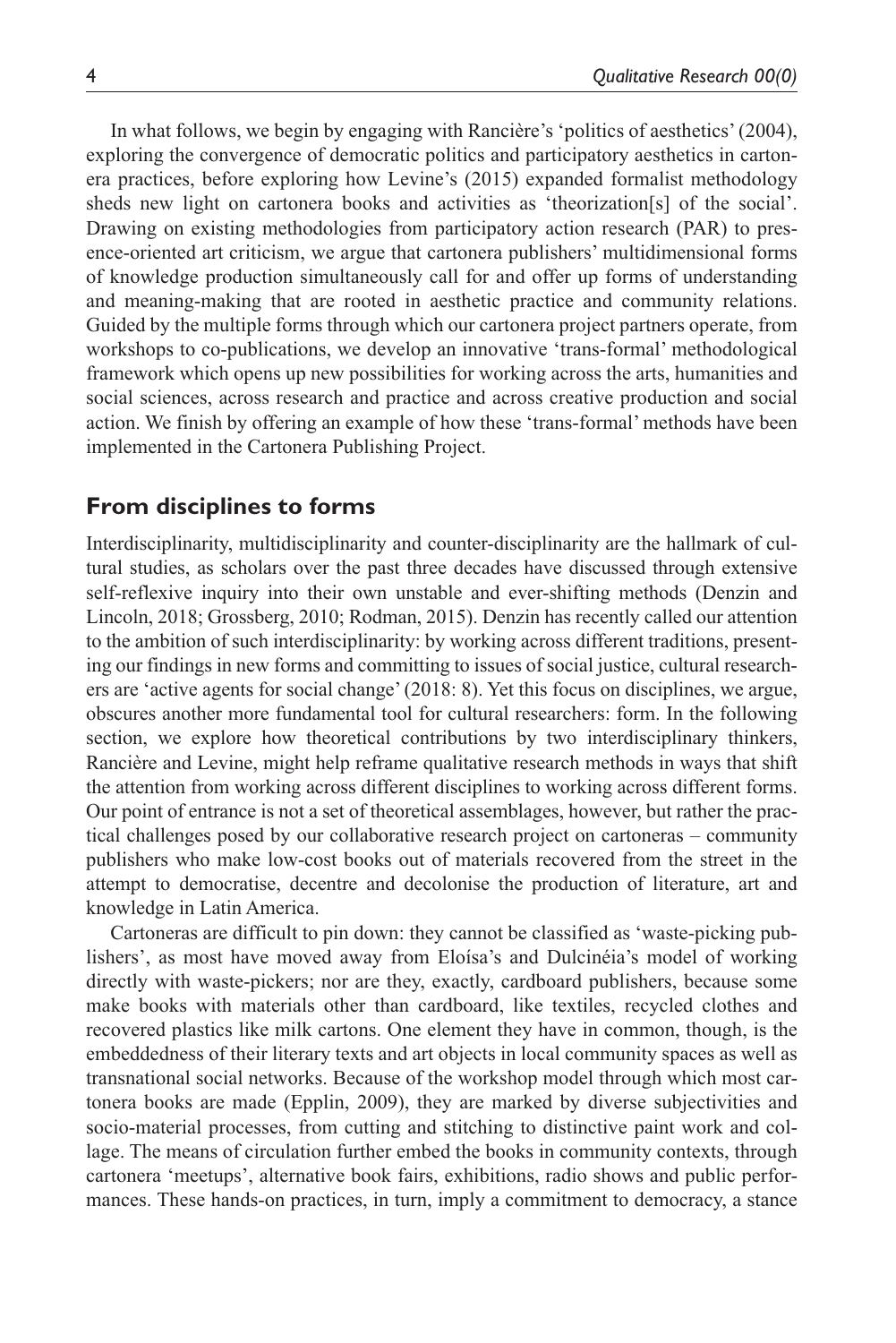against social inequality and a desire to produce social transformation through prefigurative actions (Flynn, 2016; Juris, 2012; Leach, 2013; Maeckelbergh, 2009). This is evident in the introduction to Eloísa Cartonera's 10th-anniversary anthology:

#### **May the book be the detonator of many things that we cannot and will not predict!**

Eloísa Cartonera has a record: it's the publisher with most friends.

#### **A cheap book is a democratic act. (Eloísa Cartonera, 2013: 8)**

Eloísa's publishing project therefore goes far beyond any art 'field' (Bourdieu, 1985), connected as it is to social networks, democratic principles and the solidarity economy. Today, Eloísa continues to sell cartonera books for around ARS\$60 (\$1), to collaborate with waste-pickers and to challenge a literary canon reinforced by multinational publishing corporations worldwide (Bell, 2017b).

Through longitudinal, ethnographic work with Dulcinéia Catadora (São Paulo, Brazil), Catapoesia (Minas Gerais, Brazil), La Rueda Cartonera (Guadalajara, Mexico) and La Cartonera (Cuernavaca, Mexico), the Cartonera Publishing Project has explored how the Eloísa socio-artistic model has been adopted and adapted beyond Argentina's borders. Dulcinéia was founded in 2007 by artist Lúcia Rosa and waste-picker Peterson Emboava following the 27th São Paulo Biennale, where they collaborated with Eloísa on the exhibition 'Como viver junto' ('How to Live Together'), curated by Lisette Lagnado. Based in the Glicério recycling cooperative, the Dulcinéia publishing project has been developed by Rosa in collaboration with female waste-pickers from the cooperative, including Andréia Emboava, Maria Dias da Costa and Eminéia dos Santos. Dulcinéia's poetry, prose and art books emerge from workshops run in the cooperative, as well as collaborations with diverse community groups and social movements, from a homeless community in Rio's informal settlement Morro da Providência for the exhibition 'O Abrigo e o Terreno' ('Shelter and Land') in the Rio Art Museum (2012) to more recent collaborations with the Frente de Luta por Moradia (FLM, the largest housing movement active in central São Paulo) and other housing activists (2017–present). Dulcinéia's texts are therefore inseparable from the material conditions of the communities in and by which they are produced – be it the recycling cooperative, the Providência favela or an FLM occupation – and the corresponding socioeconomic situation of precarity, informal labour and social exclusion (Bell, 2017a; Flynn, 2018).

La Rueda, which ran the Puente Grande project described earlier, is deeply rooted in Guadalajara's countercultural scene, as a continuation of underground publishing initiatives in which its founder, Sergio Fong, has been participating since the 1980s. Today, La Rueda encompasses various intersecting activities and spaces. It is a publishing collective that has produced dozens of handmade books by local and international authors since 2009 and holds writing and self-publishing workshops where new authors can get involved in the bookmaking process. La Rueda is also the community literary café where the books are made by Sergio, family members, local writers and artists and friends (including, over the past three years, members of our research team). More recently, it has also formed a local internet-based radio station (radiocarton.com). Through these multiple activities, La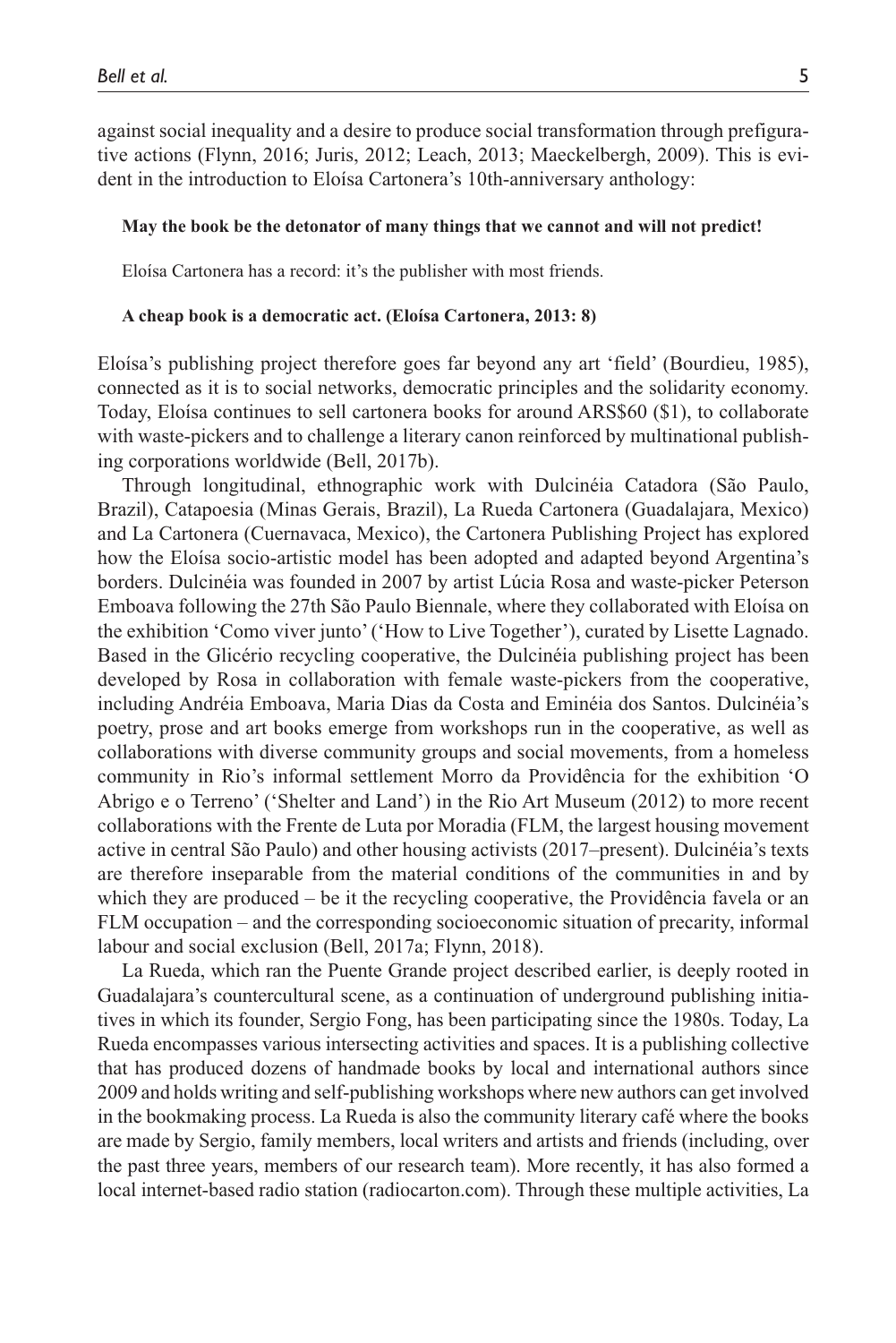Rueda has generated an active network of over a dozen cartoneras across and beyond Guadalajara, which help build capacity to fulfil Sergio's aim to 'oppose government cultural policy and resist the homogenising ideology and (dis)information propagated by public institutions and the mass media: mechanisms by which the state seeks to maintain its control' (Fong, 2018). Both the texts and activities of La Rueda are thus fuelled by a spirit of resistance to Mexico's 'flawed democracy': its inadequate governance, its high impunity and corruption rates and the deeply entrenched marginalisation of large segments of the population (Felbab-Brown, 2019).

This convergence of aesthetics and politics might be better understood through Rancière's notion of a 'distribution of the sensible' – a 'system of self-evident facts of sense perception' that separate 'something common' from 'exclusive parts', the shared from the private (2004: 12). Artistic practices, in his account, are not privileged means of understanding 'reality' but '"ways of doing and making" that intervene in the general distribution of ways of doing and making as well as in the relationships they maintain to modes of being and forms of visibility' (13). All art, in that sense, is political – and, conversely, 'there is [. . .] an "aesthetics" at the core of politics' – because both are built on sensory perception, on 'what is seen and what can be said about it, around who has the ability to see and the talent to speak' (13). Both aesthetics and politics can produce equality and inequality, inclusion and exclusion. Artistic practices, by offering alternative ways of seeing, have the capacity to 'intervene' in different arrangements and distributions.

In the case of cartoneras like Eloísa, Dulcinéia and La Rueda, artistic practices are explicitly used to forge productive relations and exchanges between artists, writers and disenfranchised communities, thus producing a redistribution of roles and responsibilities in a way that models a certain form of egalitarianism (Epplin, 2009). As with Rancière, who believed that human equality proceeds from the common faculty of sensory perception – aesthesis – cartoneras foreground the role of art as a means of horizontalising social relations. For Dulcinéia Catadora, 'the encounters and exchanges between participants [from different strata of Brazil's highly unequal society] is more important than the final product' insofar as they 'dismantle prejudices' and 'question aesthetic concepts connected to a world that's still being built on inequalities and privileges' (Rosa, 2018).

Building on Rancière's 'distribution of the sensible', Levine develops concrete reading practices premised on the 'radical potential that lies in acts of rearrangement' (2015: 3, 17). She makes a case for expanding the definition of form beyond the aesthetic, as 'an arrangement of elements – an ordering, patterning or shaping' and for mobilising formalism, beyond literary analysis, as a tool for understanding sociopolitical formations and institutions (2015: 3). This allows us to approach literature and art relationally – that is, in relation to the social networks and political formations with which it intersects, by 'seek[ing] out pattern over meaning, the intricacy of relations over interpretative depth' (23).

Eloísa Cartonera's narrative of foundation points to the value of a repurposed formalist methodology:

It all began with the crisis of 2001 [. . .] Some say "we are a product of the crisis," or that we "aestheticized misery". Actually, it was nothing like that. We were a group of people who came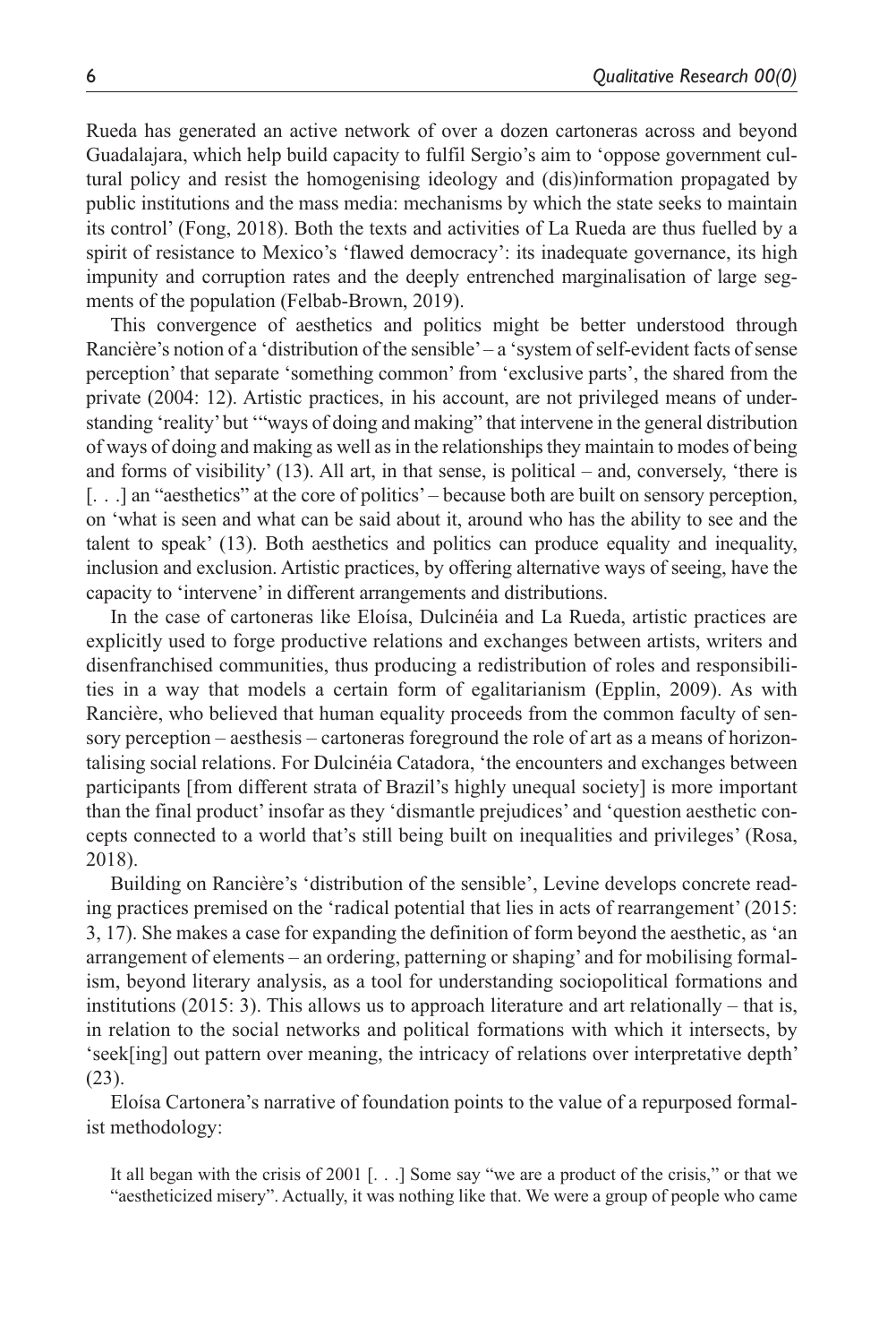together to work in a different way, to learn new things through work, to build up a cooperative, to learn how to subsist and manage ourselves, to work towards a common good. Like many of the movements and collectives born from these insane times, we organized into a cooperative or a small assembly group. There were also neighborhood and community groups, all sorts of social movements. There were people, workers and neighbors.

[. . .] It was summer, and Javier Barilaro and Washington Cucurto were busy producing some colourful poetry books. Eloísa was the name of a charming Bolivian Javier was in love with, and the name of the publisher became an ode to her. The story tells that they never did get together, but despite all that Javier and his friends went on producing beautiful and loveinspired books.

Then one day came Fernanda . . . a yellow late afternoon, a pink bike, and a green skirt, like spring itself. She proposed to open a workshop at Guardia Vieja. That was how Eloísa Cartonera was born, in the spring of 2003. (Eloísa Cartonera, n.d.)

Two principal narratives are used to frame Eloísa's practices: the multiple social movements and community collectives that emerged in the wake of economic crisis, and the romantic and practical inspiration afforded by two women, Eloísa and Fernanda. Within these two narrative frames, there are many overlapping forms (Levine, 2015), which belong at once to the realms of the social and the aesthetic, the functional and the beautiful: colourful poetry collections and cartonera books; a pink bike and a green skirt; and the bookmaking, vegetable-selling workshop on Guardia Vieja. All of these material forms have diverse 'affordances', a term originally used by psychologist Gibson (1979) that refers to the potential uses and actions latent in material things, repurposed by Levine (2015: 6–8) to support her argument about the political potential of literary form. The pink bike and colourful clothes, for example, inspired a 'colorinche' aesthetic that has come to define Eloísa, which is proud of being loud, flashy and vibrant in colour, expression and character. Eloísa's colourful books are not just works of literature, but also provocative, political acts that break through the invisible class barriers that separate manual labour from intellectual activity, informal workers from renowned writers, the streets along which the cardboard is collected from the hyper-sanitised environs of upper-middle-class Latin America.

These multiple forms resist a new formalist interpretation of Eloísa's aesthetics, like that of politically-minded literary critics Herbert F. Tucker and Susan Wolfson, which would situate the publisher in the context of Argentina's economic crisis. Though the Eloísa model undoubtedly has much to do with the post-crisis context in which it came into being (Bell and O'Hare, 2019), the collective denies being 'the product of the crisis'. Rather than an embrace of 'arte povera' or an 'aesthetics of poverty' (Schmidt, 2017), Eloísa's use of recovered cardboard is a socio-aesthetic choice, inspired by the affordances of what cartoneras often refer to as the 'noble' material and the symbolic value of creating literature from the discards of high consumerism. In this sense, their foundational narrative resists an epiphenomenal reading of cartonera forms as an outgrowth of the social situation(s) that it mimics or resists (Levine, 2015: 12), encouraging us to find meaning instead in the multiple socio-aesthetic forms within which the collective works, plays and intervenes.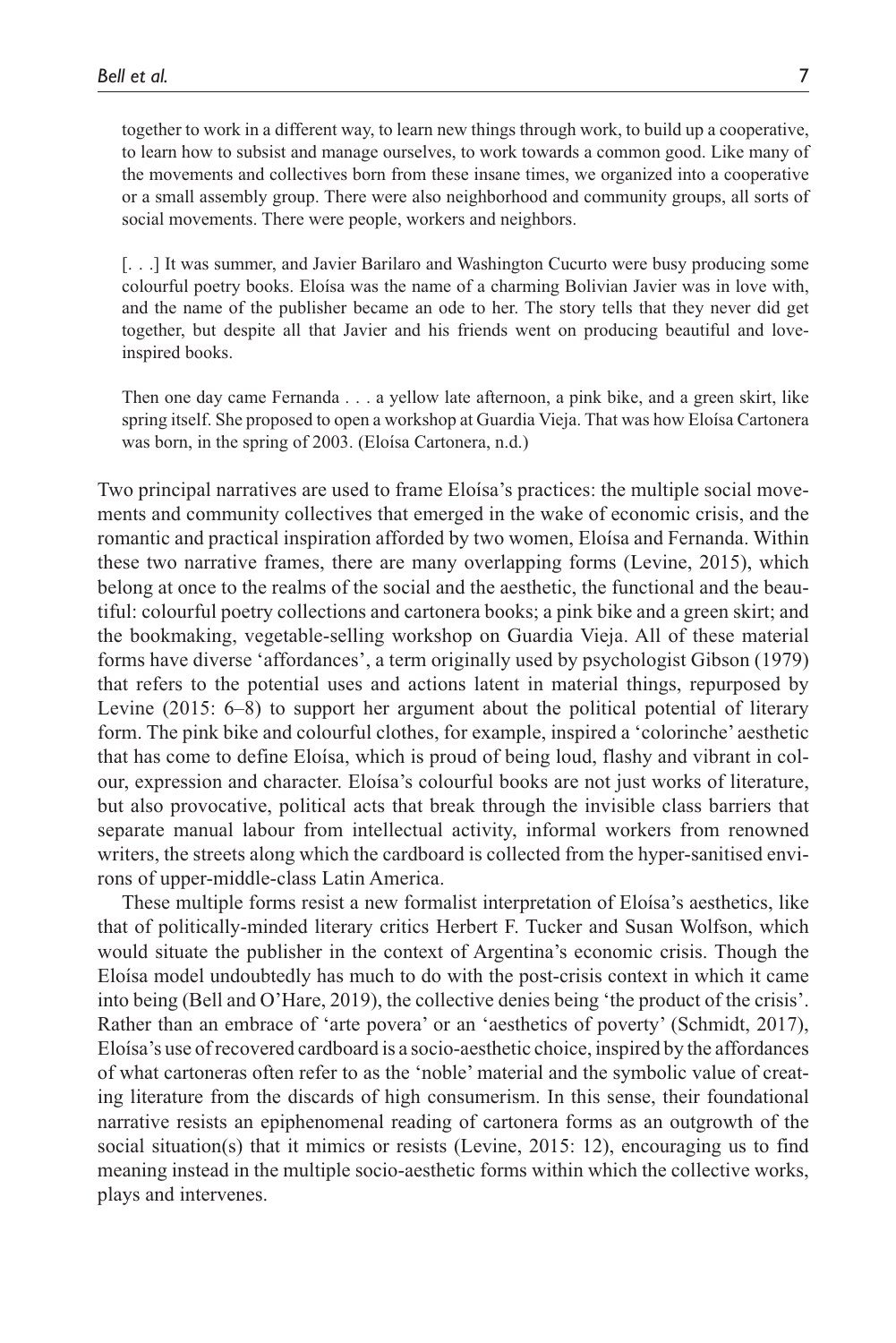Across the ever-growing cartonera network inspired by Eloísa, cardboard-bound, hand-painted, collectively-produced texts invite us to break with literary studies approaches that, as Levine puts it, 'focus [their] attention on the ways that a couple of formations intersect at any given moment: imperialism and the novel, for example, or the law and print culture' (2015: 132). The dense overlapping of forms within and across cartoneras is reflected in the publishers' use of hybrid literary/social forms. Fong's prose fiction, for example, is inspired by American Beat poetry, but also borrows from the Mexican oral tradition, the short story genre and local Guadalajara street gossip. Dulcinéia's collective autobiography *Catador* (*Waste-Picker*, 2012) is similarly rich in form, a collage of texts including a rap song, interviews with wastepickers and an academic essay, incorporating different social strata, sociolects and lived experiences (Bell, 2017a). In turn, these forms are themselves explorations of the multiple ways in which the publishers' cities are experienced by communities that are largely absent from the catalogues of transnational commercial publishers (Bell, 2017b) and the narratives of repressive government regimes (Bell and O'Hare, 2019; Fong, 2018; Rosa, 2019).

Turning to cartonera texts as 'theorization[s] of the social' (Levine, 2017: 134) enables us to work not on but *in collaboration with* cartonera publishers as creative, reflexive, social actors and to renew cultural theory and methods through social practice, aesthetic form and collective imaginaries. To develop such horizontal methods, however, it is necessary to avoid the pitfalls in Levine's work: her privileging of the literary canon and the literary critic. First, Levine's analyses focus on canonical works from Charlotte Brontë's *Jane Eyre* to David Simon's *The Wire*, a fact that arguably undermines her central argument that 'forms are everywhere structuring and patterning experience' (2015: 16). By bringing Levine's innovative formalist methodologies in dialogue with cartonera texts and practices, we overcome this issue, demonstrating that forms are not only in the hands of the literary or political elite but also those of relatively unknown individuals and collectives, from emerging writers to community publishers. Second, by taking the lead from cartonera texts and practices as 'theorisations of the social', we move beyond the tendency to view the literary critic as a reader with a special access to the understanding of forms – the ways they work, the possibilities they afford, their transformative potential. Indeed, Levine anchors her formalist methods in academic – and specifically literary critical – approaches to form:

One has to agree to read for shapes and patterns, of course, and this is itself a conventional approach. But as Frances Ferguson argues, once we recognize the organizing principles of different literary forms – such as syntax, free indirect speech, and the sonnet – they are themselves no longer matters of interpretative activity or debate. (2015, 13)

Levine thus anchors her formalism in 'conventional' literary critical approaches, which are normalising insofar as that they are anchored in specific critical traditions, particularly structuralism. The problem with this is that structuralism is itself is based on a universalising notion that human societies and communities worldwide are organised by shared structures – an assumption that, as Levine acknowledges, has undergone fierce criticism for 'assuming that these patterns were natural and therefore inexorable' (5). Working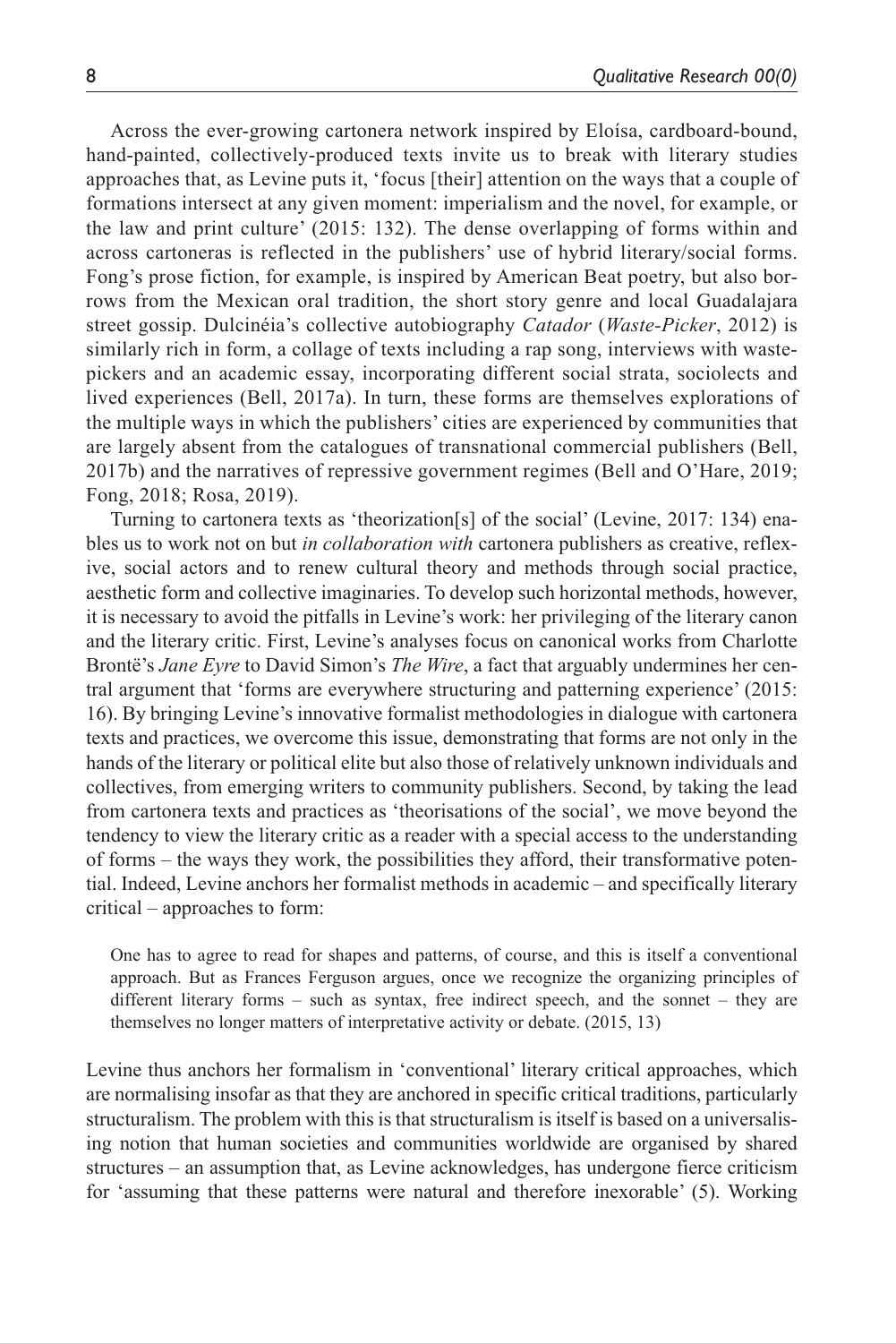within a deeply immersive ethnography with interlocutors from all walks of life in Argentina, Brazil and Mexico, the Cartonera Publishing Project precluded the possibility of 'having to agree' on a single approach or reading these rebellious texts through a 'conventional' literary critical lens.

Confronted with this problem, we engaged seriously with the post-critical turn that in recent years has begun to demand that we, as cultural researchers, question a mode of reading and dominant paradigm in the field of literary and cultural studies – *critique* – that has tended to 'render the thoughts and actions of ordinary social actors as insufficiently self-aware or critical' (Anker and Felski, 2017: 14). As Anker and Felski point out, the possibility of separating 'ordinary' social actors from 'privileged' critics – an assumption challenged, with limited success, by British cultural studies – has been fuelled by prevailing antagonistic and combative trends in the humanities, particularly since poststructuralism, which in spite of its radically democratic underpinnings has in fact fostered a 'spirit of marginality' and thus 'kept serious thought sequestered in the ivory tower' (2017: 19). This has paradoxically lessened its impact on the public sphere and its connection to the non-academic world, and therefore the very structures with which it seeks to engage and intervene.

In the following section, we describe the post-critical methodological framework we have developed throughout the Cartonera Publishing Project, which we refer to as 'transformal' because of the possibilities it affords to move between social, cultural and aesthetic forms. While it is based upon Levine's *Forms*, it also seeks to resolve the above-mentioned impasses in her work by drawing from a range of practice-oriented and action-based approaches to research from the arts, humanities and social sciences.

#### **Towards a 'trans-formal' methodological framework**

From a social sciences perspective, the 'trans-formal' approach we propose in the following text builds on PAR paradigms and activist anthropology. Though our premise differs considerably from the original PAR methodology set out by Fals Borda (1978), whose work with Colombian peasants in the 1980s was deeply inspired by Marxism and the political atmosphere of Latin America of the time, we retain a commitment to the co-creation of knowledge with the aim of challenging North/South and academic/nonacademic epistemological hierarchies and decolonising qualitative research practices. The political commitment of early PAR researchers connects to that of the 'activist anthropologist'. Like Fals Borda, anthropologist Nancy Scheper-Hughes, in a classic article (1995), advocates a straightforward, if not simple, methodological and ethical principle: siding with the oppressed. Yet as Roy D'Andrade argued in a response at the time, identifying the oppressed and the oppressors is not always easy or unproblematic, nor a particularly helpful framing of social life: sources of oppression are often 'more diffuse and less amenable to solution than the social scientist thinks' (1995: 408). In our case, working with cartonera publishers in diverse Latin American contexts meant that attributing forms of structural homogeneity – as can be ascribed to oppressed peasants, for instance – was hardly an option. Instead, we made a commitment to dialogue and cocreate with a multiplicity of actors engaging with the shared socio-aesthetic practice of cartonera publishing but adapting it to their own lived realities and struggles, whether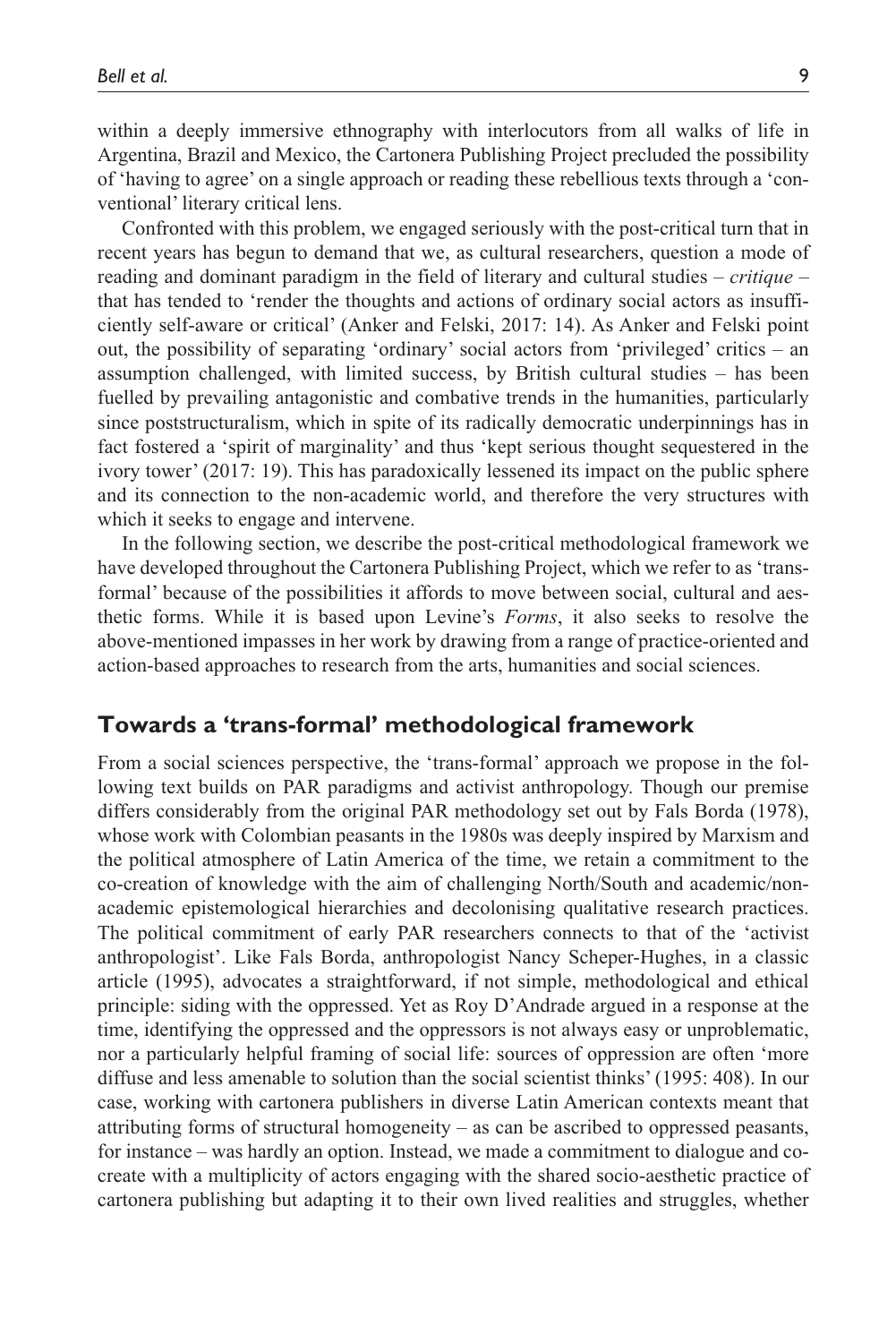those of indigenous communities, homeless people, punks or women prisoners. More specifically, our research builds on Elena Ponzoni's notion of PAR components as 'windows of understanding' (2015) and her notion of the different kinds of expertise and participant knowledge involved in co-generated research as diverse 'forms of knowledge' (2015: 572). Following up on this passing but significant reference to form, we argue that a broadened formalist focus allows us to develop research methods through practices rooted epistemologically not in academic disciplines but rather in aesthetic processes, community spaces and everyday experiences.

From a cultural studies perspective, methodological contributions by Nikos Papastergiadis and Scott Lash have been particularly influential in guiding our approach to cartoneras. First, Lash (2007: 74) argues that, within the second wave of cultural studies, researchers need to engage seriously with 'project-networks of practitioners and theorists' which will result in 'not just scholarly articles and books but also exhibitions, software, designed space, media experiments and prototypes' (Lash, 2007: 75). Second, Papastergiadis offers new ways of putting Rancière's thought into practice. Drawing on the contributions of Thomas Hirschhorn on the project of The Bijlmer Spinoza-Festival 2009 and Isabell Lorey on the Occupy movement, Papastergiadis (2014: 19) highlights the importance of practical issues of time, location and engagement:

In order to gain a sense of what actually happens in these artistic projects, and the various occupations that occurred throughout the world in 2011, a critic would need to be there for a considerable length of time and be open to the cosmopolitan imaginary through which the work is constituted. These collaborative, immersive, boundless, dialogic works are often confined to a process in which there is no single object to look at and evaluate.

As suggested by Hirschhorn's art works that 'require [his] presence and [his] production during the entire duration of an exhibition' (2014: 102), any engaged approach to processual and open-ended artistic practice relies on ongoing presence and participation. This means staying true to the 'radical contextuality' that has driven cultural studies since the 1970s (Grossberg, 2010: 20). Yet it also implies longitudinal, ethnographic methodologies that have always characterised anthropology and sociology but have tended to be lacking in the field of cultural studies, which has been criticised for its 'quick and dirty' ethnographies (Alvarez et al., 1998: 3). 'Learning to "be" with others and making the time to be "there" has radical methodological implications' (Papastergiadis, 2014: 23) not only for art criticism, as Papastergiadis argues so forcefully, but also for cultural studies. Whereas in Levine's methodology, it is a distance between critic and object of critique that enables literary and cultural scholars to map out – from above and from outside – the forms at play in cultural texts, Papastergiadis foregrounds a means of engaging with cultural production from below and within.

As a study of cultural acts, actions, and activists, the Cartonera Publishing Project has involved engaging with the 'facticity of practice' or rather the multiple practices that have allowed this community publishing model to spread across and beyond Latin America. On a local scale, cartoneras have gained momentum principally through participatory workshops (often held on streets and in public squares) and publications by little-known or emerging authors. On a transnational level, it has spread thanks to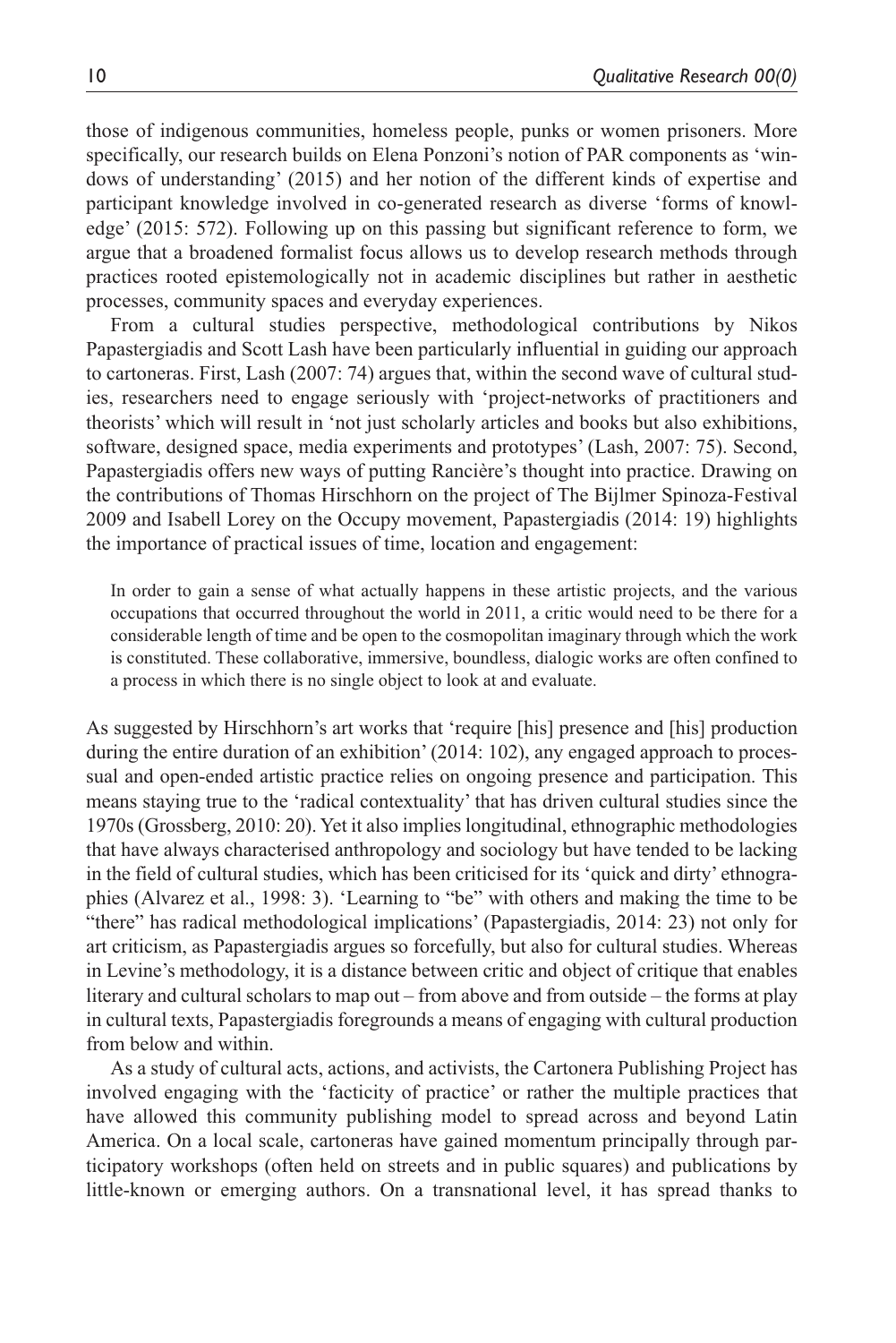encounters from chance meetings to international 'encuentros' (gatherings), like that held annually in Santiago (Chile) since 2012 (Bell and O'Hare, 2019). These connections are further consolidated at local and international levels through exhibitions of cartonera books, like that curated by Sergio Fong and Israel Soberanes in 2018, which travelled to seven public libraries in Jalisco, or the international exhibition 'O Universo dos livros Cartoneros' ('The Universe of Cartonera Books') curated by Gaudêncio Gaudério (Vento Norte Cartonero, Brazil) from 2017 to the present, which is now in its sixth edition and has so far travelled to Portugal and Spain before returning to Brazil. They are also reinforced through international co-publications, from Mario Santiago Papasquiaro's *Respiración del laberinto* (2008) published by 7 then young cartonera publishers to the recent *Letras de Cartón* (*Cardboard Writings*), a co-edition by 22 cartoneras from 8 countries (2019).

Cartonera publishers thus work across different socio-aesthetic forms – from workshops to exhibitions – which in turn overlap and collide with broader social formations, from class hierarchies to horizontal networks. As illustrated in the Puente Grande project, these include at least three of the key structural forms covered by Levine: rhythm, hierarchy and networks. First, the publishing programme disrupted the repetitive rhythms of prison life, described by Erika in *Wind and Mirrors* as a 'daily routine that has taken over my senses. Here the concept of time is completely different, the atmosphere is tinged with a strange character called eternity' (Cartonera Publishing, 2019: 29). For her, the cartonera programme was a chance 'to escape imaginatively from this oppressive system', allowing her to break out of this sense of endlessness and find her own pace of writing over extended periods of time (interview with Bell and O'Hare, 2019). Second, the project challenged – at least temporarily – the deeply entrenched colonial hierarchies that permeate the prison system in Latin America (Whitfield, 2018: 6–16). Through participatory workshops, the publishers were able to develop more horizontal exchanges with the women, simultaneously teaching them artisanal, self-publishing methods and learning from their experiences and struggles, sharing their stories of cartonera publishing and listening to the participants' life stories. Third, it opened new channels of communication through solidarity networks between writers and publishers on the 'inside' and readers, publishers, bookshops and libraries on the 'outside'. For these women prisoners, and especially those who receive few or no visitors – a painful, isolating experience described by the likes of Erika Ivonne and Bogarín in *Wind and Mirrors* – it was highly significant that the books would not only be available in La Rueda bookshop and the Central Library of Guadalajara but also, through our collaboration, later be translated into English (Cartonera Publishing, 2019) and collected by key UK libraries, thus connecting the women to readers across the world.<sup>1</sup>

Our 'trans-formal' methods are inspired by the political power of such aesthetic practices or more specifically, by the publishers' mobilisation of the affordances of cartonera forms not only to generate new literary imaginaries within the 'art world' but also to enact social transformation and micro-political interventions through the redistribution of social roles and the disruption of prevailing institutional forms, from school syllabuses to prison regimes. From the start of the project, we conducted participant observation, accompanying and co-facilitating their workshops, exhibitions and collective publications. As we developed closer relations with our cartonera partners, we actively shaped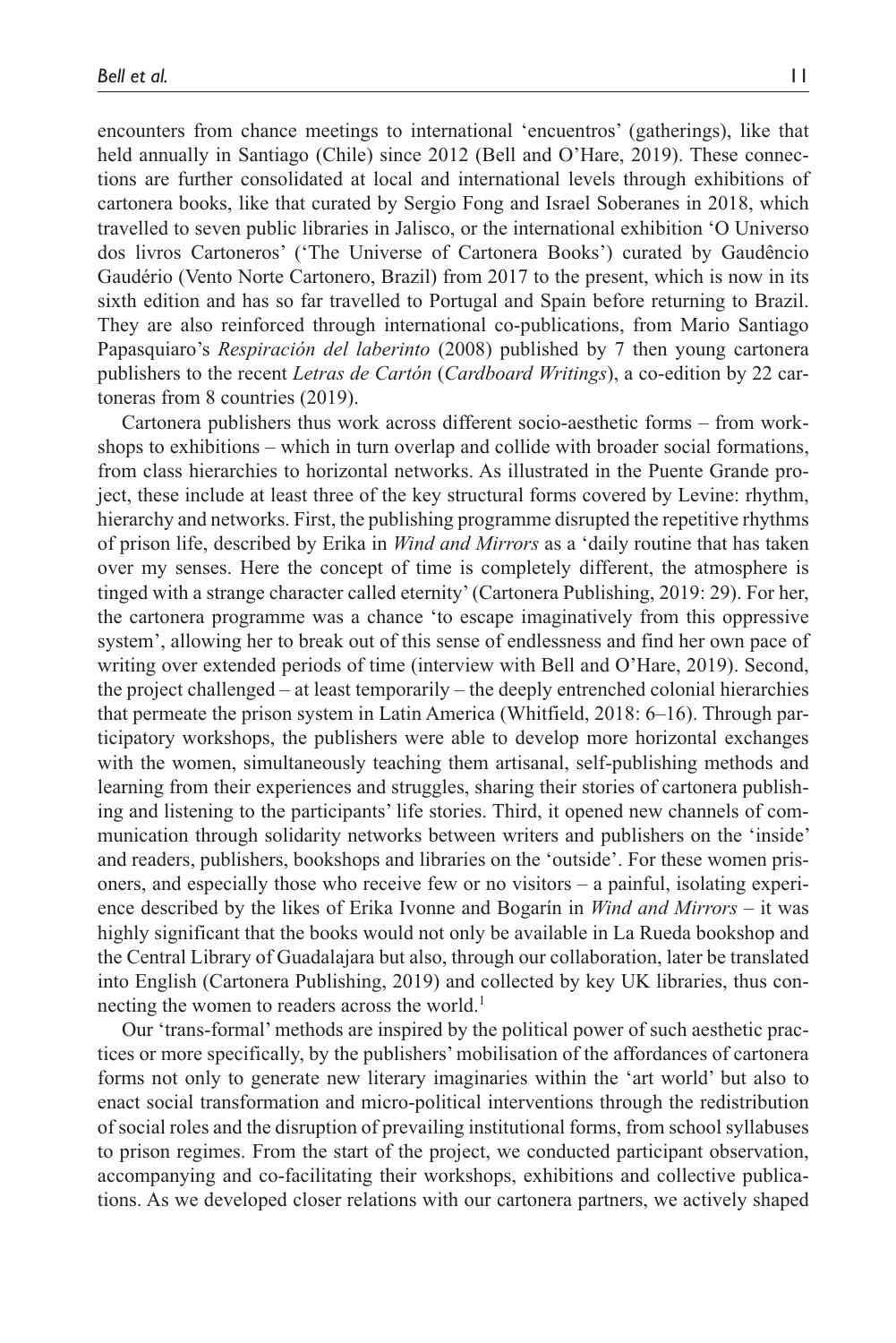our research process around some of the key forms that structure and shape their practices: workshops, exhibitions, *encuentros* and collaborative publications. After accompanying and supporting La Cartonera's 10th-anniversary exhibition (2017), we co-curated our own in São Paulo, working closely with project partners on the decision-making processes in relation to construction, expography, themes and content. Both exhibitions were also accompanied by *encuentros* (encounters/gatherings) and over the course of our project we organised three such gatherings, with participants from across Latin America, to discuss their work and our research through open-ended, horizontal forms like roundtable discussions, debate fora, and workshops. We also co-produced cartonera publications with our project partners, including Tim Ingold's *O Mundo e outros escritos* (*The World, and Other Texts*) and *Cartoneras in Translation*, a compilation of texts from the four publishing collectives (Bell et al., 2018).

Working side by side with cartoneras through their own forms allowed us to approach their work through their own 'windows of understanding' (Ponzoni, 2016). In turn, these windows opened onto 'trans-formal' possibilities for qualitative research, a methodological framework that might be mobilised, beyond cartoneras, by researchers and practitioners working across different aesthetic, literary, discursive, social, political and material forms. While we facilitated possibilities for the discussion and exhibition of cartonera during the lifetime of our research project, it is important to emphasise that such events pre-existed and will continue long after our research project has finished. Indeed, early on we decided that it was crucial to work with already existing structures that are intrinsic to cartonera itself and therefore sustainable. Developed through the structures and insights of cartonera publishers, our trans-formal methods are innovative and challenging in that they bring together, into a shared research process, different modes of knowledge production, artistic creation and social participation – modes as distinct as literary formalism and participatory action, close reading and literary experimentation, anthropological enquiry and artistic creation. Since space does not permit us to describe each of these methodological pathways in full, we elaborate here on the coproduction process of *Cartoneras in Translation*.

#### **Putting trans-formal methods into practice**

*Cartoneras in Translation* was conceived with a simple objective: to make a sample of cartonera texts available to English-speaking audiences. Yet as we immersed ourselves in the complex processes of cartonera production, it soon turned into a methodological pathway in itself – one that would shed light on the new relations and meanings generated when different subjectivities, literary forms, material constraints and social practices are brought together. In early discussions with our four project partners in Mexico and Brazil, we agreed that each collective would choose a selection of texts to showcase the collective's creative labour. Though we discussed possible common themes on which to focus the volume, we finally agreed that it would be best to leave the selection process open-ended, so that the collection emerged organically out of each collective rather than as an external imposition. Further, recognising the individuality of each project partner's aesthetic approach, we decided that, though the research team's graphic designer would collate all four selections into one collection, each cartonera would bind the text using the cartonera's usual method and style.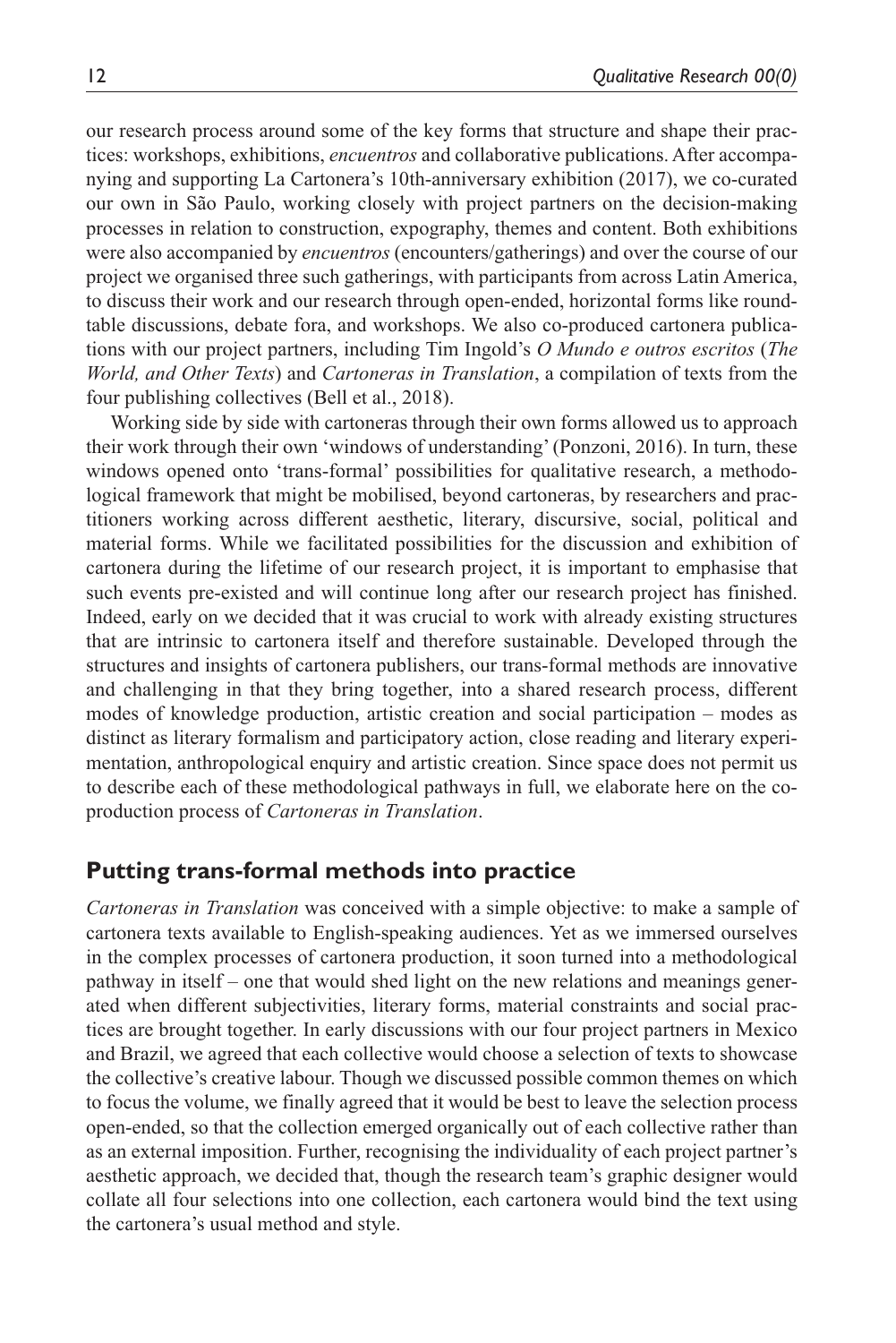Following the *encuentro* we co-organized with La Cartonera in the first months of the project (Cuernavaca, 1–2 April 2018), which unveiled the rich diversity of the cartonera scene, our hypothesis was that this publishing community could best be understood through a common socio-aesthetic practice – the basic model of producing books and art objects out of recycled cardboard in workshops – which tied their otherwise disparate social aims and literary catalogues together. The co-publication process, however, uncovered a much more complex picture. The 'basic' artistic model of cartonera book binding was, from the first stage of selecting the texts, found to be a generalisation of quite different, and at times incompatible, socio-material practices. For example, whilst La Cartonera was able to work with any length of manuscript, Dulcinéia was constrained by a very specific page limit. Seeking to resolve this technicality proved difficult, as attested by the following Whatsapp exchange, translated here (Figure 2):

[11:59, 4/18/2018] Alex: What I'm asking is, do you think you can work with this form, a book of 100 pages, composed of 5 booklets?

[12:01, 4/18/2018] Alex: Something like this:



**Figure 2.** Whatsapp image. Photograph by Alex Flynn.

[12:02, 4/18/2018] Lúcia Rosa: No. [12:02, 4/18/2018] Lúcia Rosa: It would have to be coptic stitch (encadernação francesa).

This difficulty seemed a purely technical question: how to perforate 100 sheets of paper and a cardboard cover? But as time passed with no change in Dulcinéia's position,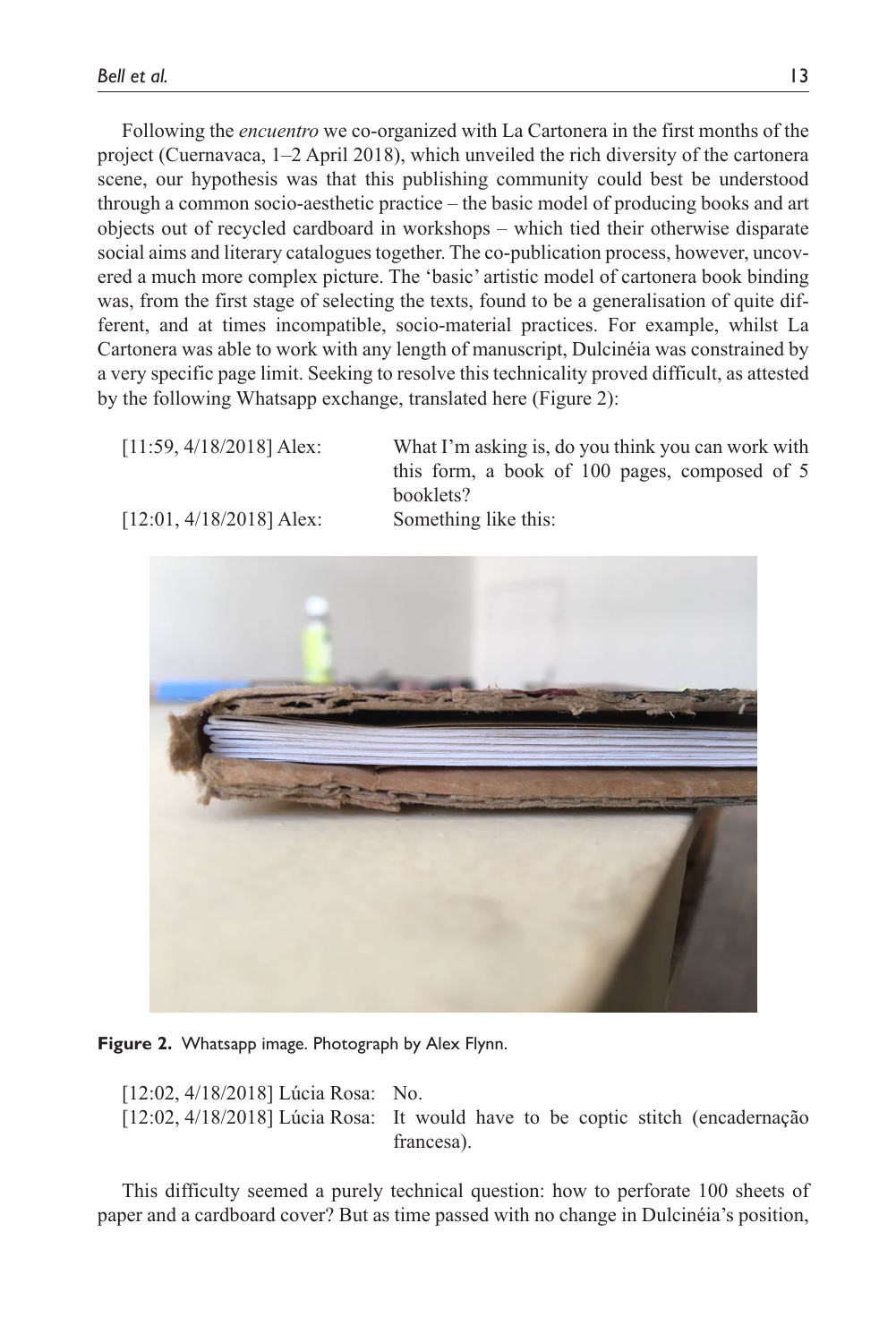we realised that the aesthetic form that this co-publication would eventually take was entirely a product of the social situation and dimensions of relationality in which it was being imagined. Whereas La Cartonera had developed their flexible binding technique from an 'inherited' model (passed on by the father of one of collective's key members, Nayeli Sánchez), Dulcinéia had developed a rather more limiting technique that employs a handheld bradawl to perforate the cardboard covers and booklets – the tool used by the waste-pickers to collect materials from the street, for purposes of hygiene. The idea of 5 booklets did not work for Dulcinéia because they could not physically perforate 100 pages with a bradawl. Lúcia's counter-proposal was to create a book with 3 *cadernos* of 33 pages, the whole held together with a different kind of binding. Laura, the designer, created both models and we took them to Dulcinéia. At this meeting, it became clear that the collective had altered their stance. Dulcinéia's fierce autonomy, as expressed through socio-aesthetic choices, was at stake in this collaboration and the efforts we had made to engage with the processuality of creating the book had tipped the balance. A couple of days later, the collective replied that yes, they could make the five booklets work through the Coptic stitch method. What had made a difference was our genuine commitment to making things work through careful dialogue and horizontal collaborative practices – the same horizontality that structures the day-to-day relations between artists, writers and publishers that are developed through Dulcinéia's work within and beyond the Glicério recycling cooperative.

The desire to act against the pronounced hierarchies that characterise Brazil's highly unequal society – a social stratification rooted in its history of colonisation and slavery – is also evident in the literary contributions to the co-publication by three of Dulcinéia's members, Andréia Emboava, Maria Dias da Costa and Eminéia dos Santos. Through brief autobiographical narratives, all three reveal a desire to assert their pride, dignity and self-worth against the social stigma that surround them as waste-pickers. Andréia, for example, concludes her story thus: 'I still face some difficulties in life, because I'm "Black", "Poor", and a "Waste-picker" and for these and other reasons I suffer a lot of prejudice. But I live with dignity, love, peace and wisdom!' (2018, 27) She thus uses *Cartoneras in Translation* as a medium to denounce the stigma she has suffered due to her race, socioeconomic status and profession, and to reassert herself through positive qualities. Moreover, she seizes on the opportunity to affirm herself as a human being, not in spite of but *through* her profession and gender: 'This is the story of my life, as a waste-picker, a mother, a woman, a daughter, a wife, a grandmother and, above all, a warrior.' (2018: 27).

Similarly, Maria writes not only about the experiences of unemployment and homelessness that led her to waste-picking as a means of survival but also about her position as President of the Glicério Waste-Pickers' Cooperative and as a member of the Dulcinéia publishing collective, which she has represented in a range of outreach activities from public workshops to talks and round-table discussions at literary festivals. In so doing, she disrupts the sharp divisions and exclusions that characterise global capitalism – the distinction between 'useful' producers/consumers and 'disposable' unemployed people, migrants, refugees or indeed waste-pickers (Bauman, 2004; Bell, 2017a). Against this flawed duality, she theorises her social situation thus: 'to be a Dulcinéia waste-picker is to say that a waste-picker also makes culture' (Bell et al., 2018: 33). The waste-picking cooperative is therefore presented not as the bottom of the capitalist chain of value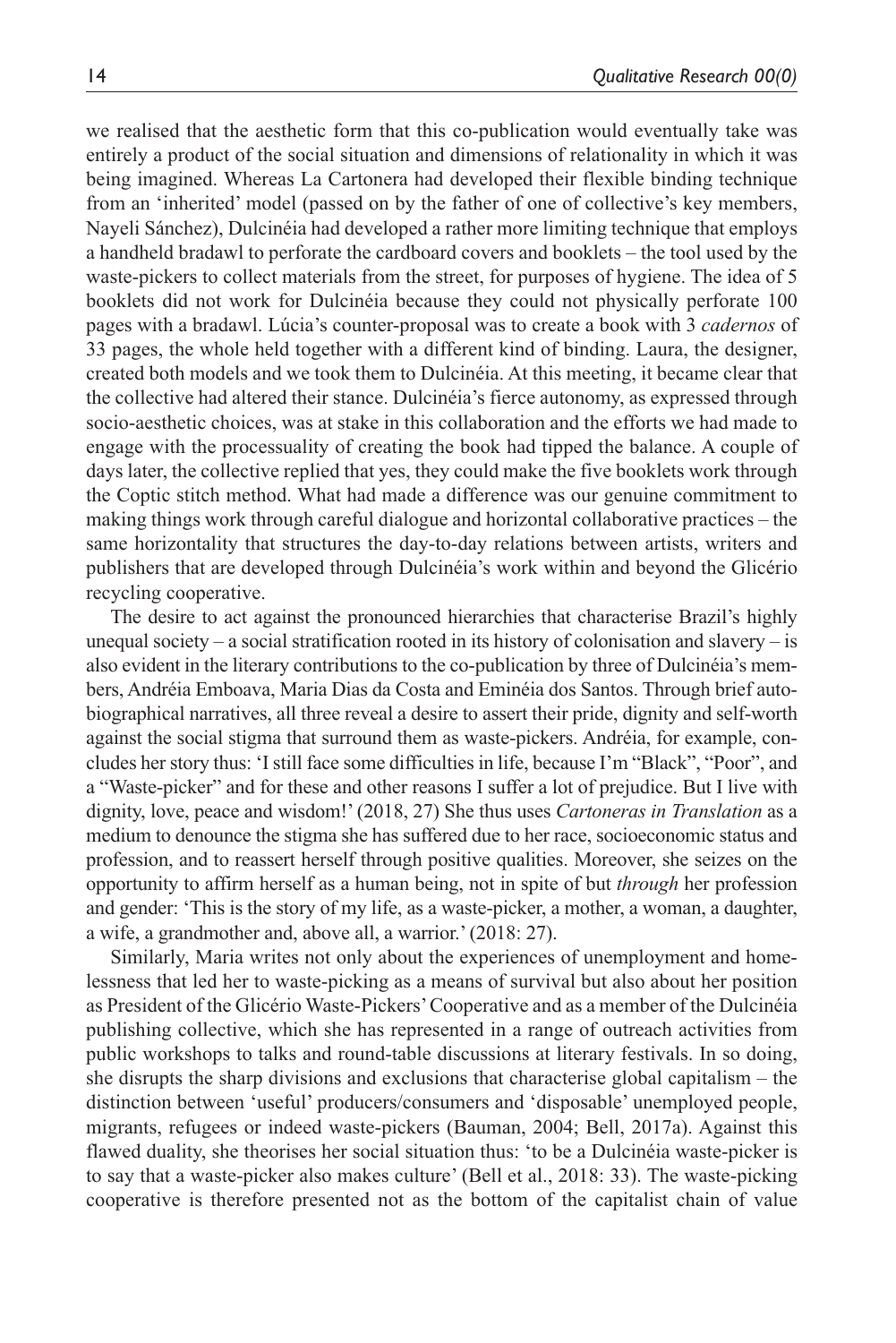(which descends from production to consumption to disposal) but rather as an active participant in São Paulo's cultural life. As Lúcia puts it in her contribution,

In choosing a recycling cooperative to put our project in practice, and having as protagonists female waste-pickers, mostly black women, and then circulating the books through different parts of the city, Dulcinéia visibilises these women and promotes exchanges between people from different segments of society. (2018: 36)

The desire to open up the literary establishment and the publishing sector (Bell, 2017b), and to highlight and forge connections between cultural production and other day-to-day activities (whether recycling, working or simply existing), can be seen across the different publishers' contributions to the collection. Indeed, from a literary perspective, the process of gathering and reading these texts together in a single collection alerted us less to divergence than to a convergence through significant overlapping of forms across the diverse locations – again challenging our initial hypothesis. Though it was only Dulcinéia that chose to focus exclusively on the autobiographical form, all participants selected texts that construct the self through lived experiences: the quirky tragicomic short story *Azul* by Sergio, based on an anecdote about a fatal car accident, involving the author himself, two friends, a land dispute between *rancheros* and the eponymous pig; the lighthearted story *La Vaca Bipolar* (*The Bipolar Cow*, 2014) selected by La Cartonera, a local oral tale 'told at a lovely cattle ranch in Cuernavaca'; and an extract from Catapoesía's *Tia Tança* (*Aunt Tança*, 2009), the story of the former slave as retold by her niece and nephew, Sílvia and Sílvio de Siqueira, as part of the Colectivo Jovem programme of Matição, a former 'quilombo' or community created by people who escaped slavery in rural Minas Gerais. These different forms of life writing, which recover otherwise forgotten memories and invisibilised subjectivities, connect the authors and publishers with the streets that they walk and the communities to which they belong. In so doing, the literary texts overlap with the socio-material form of the art books themselves: made from cardboard recovered from the streets, in collaboration with their local communities, they bear the material traces of the actors who have collected, bound and painted them.

To finish, then, let's turn to the art objects that emerged from this collective process, whose distinctive forms take us back to where we started: to their cultural, social and economic autonomy. Whereas Dulcinéia's books were all produced by members of the collective, thus retaining uniformity of painting style across each unique copy, La Cartonera's were a mishmash of painting styles by the different friends and collaborators who had attended their Saturday workshops. La Rueda's was made in the café over several days by different community members and thus include different techniques from spray paint to collage. And Catapoesia's were made in collaboration with the children with whom the group had been working for almost a decade (see Figures 3 and 4). The diverse material objects that emerged from a seemingly common process thus resulted from an aesthetics which embraces networked production while insisting on autonomy and resisting any external contributions until 'outside' collaborators work on a horizontal basis with 'inside' practitioners – an aesthetics which is fundamentally embedded in social relations that break down hierarchies between publishers and publics, adults and children, teachers and students, researchers and practitioners.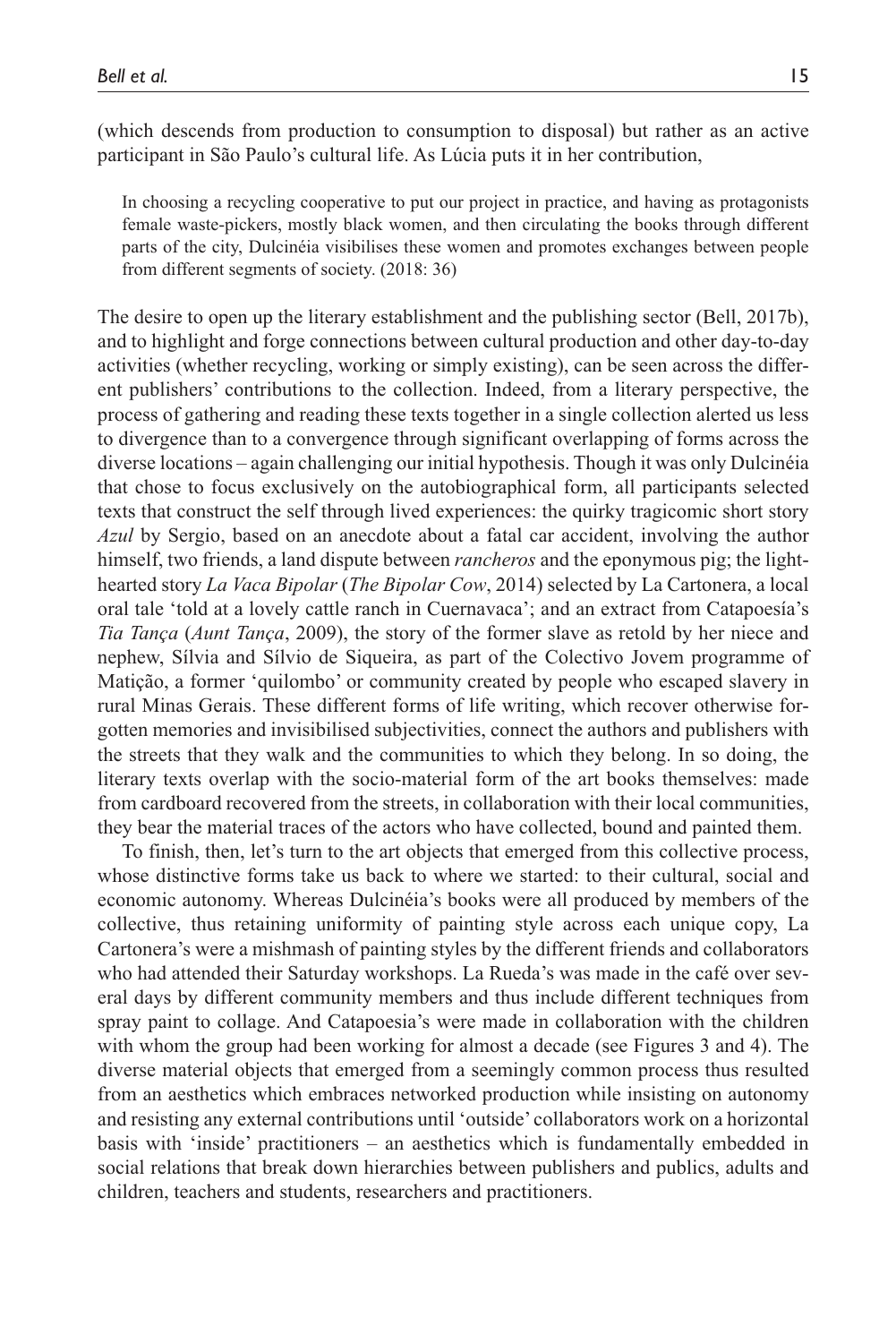

**Figure 3.** Four *cartoneras*, four binding techniques. From left to right: Catapoesía, La Cartonera, La Rueda, and Dulcinéia.

## **Conclusion**

Working with cartonera publishers has alerted us to the multiplicity of 'forms of/for understanding', from life writing and handmade books to participatory workshops and exhibitions, and to the necessity of approaching these forms through research practices that are at once theoretically infused and socially engaged, rigorous and collaborative, text based and practice driven. Building on the pioneering work of the publishers themselves, in dialogue with theorists like Rancière and Levine, our trans-formal methods have enabled us to move with more ease across cultural texts and social processes, literary works and material practices, cultural studies and collaborative anthropology. The methodological framework presented in the preceding text is based on three principal premises: the embeddedness of cultural texts in the social networks of production and circulation (a key principle for cultural studies); the multiplicity of forms and shapes (social, aesthetic, political, economic and material) that structure day-to-day experience; and the role of artistic, literary and cultural actors in the generation of knowledge, thought and thus 'theory'. All three have entailed working more self-reflexively and collaboratively to examine our own positionalities and strive to horizontalise and decolonise our research methods. Such horizontality is modelled by cartonera practitioners themselves, who, since Eloísa, have enacted different forms of inclusiveness and equality, traversing professions and activities from waste-picking to writing, artistic labour to social action.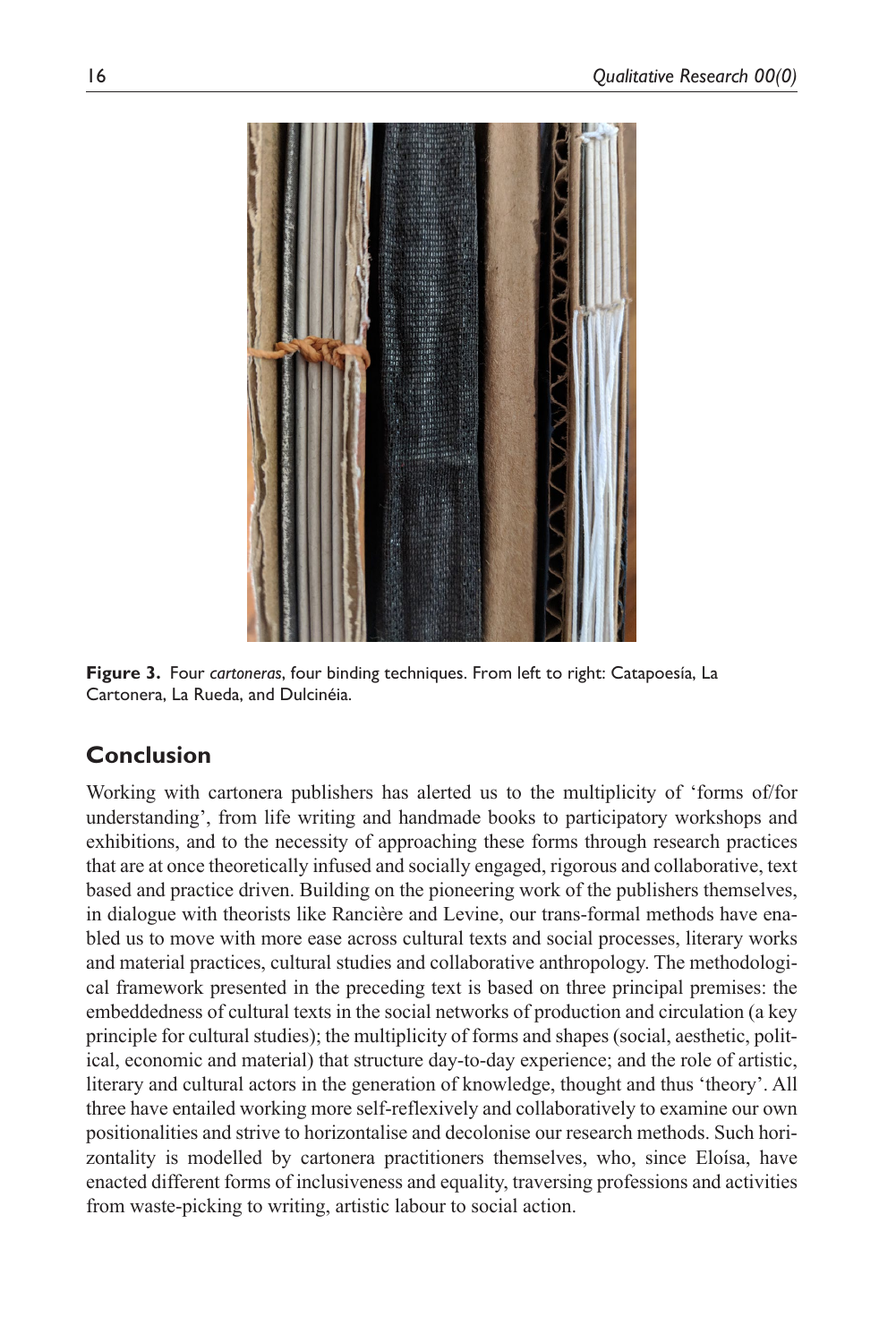

**Figure 4.** Four co-editions of *Cartoneras in Translation*. Top left: La Cartonera; top right: La Rueda; bottom left: Catapoesía; bottom right: Dulcinéia.

Guided by, and developed through, the work of our cartonera partners, 'trans-formal' methods allow for the movement of artists, activists and academics across theory and practice, academic discourse and social activism, cultural products and social processes, higher education institutions and anti-institutional initiatives. Crucially, these methods both result from, and allow for, research grounded not in academic disciplines, which still pervade even the most interdisciplinary of research, but rather in artistic practices, everyday life and collective work. As García Canclini insists, in order to acknowledge the role of artists as thinkers and artworks as 'platforms for thinking' (Gabriel Orozco in Obrist, 2003), we must proceed through undisciplined approaches (García Canclini, 2014: 28). And there is no better place to start than with the radically open-ended methods of creative practice itself.

#### **Authors' note**

Patrick O'Hare's current affiliation is University of St Andrews, UK.

#### **Funding**

The author(s) disclosed receipt of the following financial support for the research, authorship, and/ or publication of this article: This work was supported by the Arts and Humanities Research Council (Grant No. AH/P005675/1).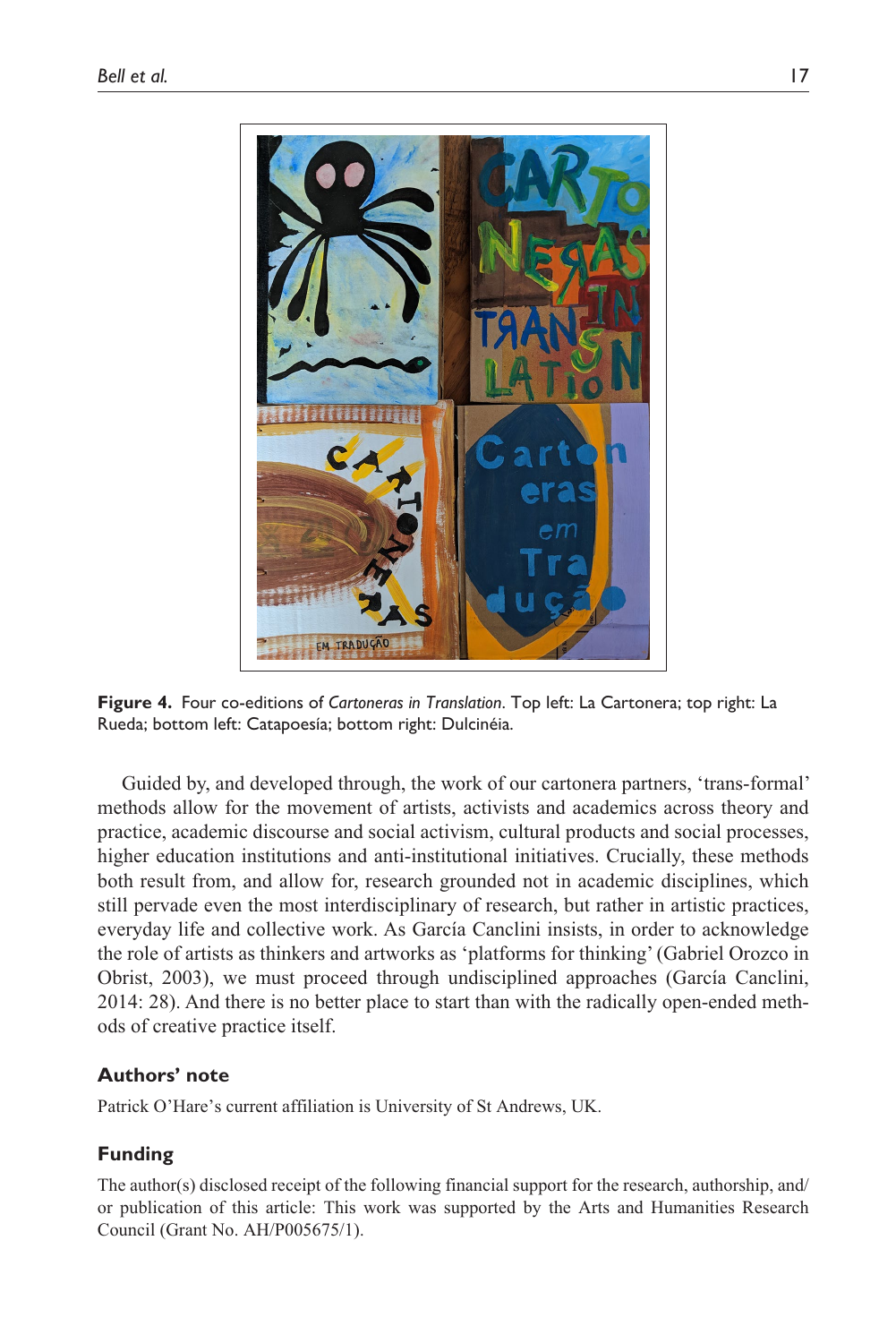## **ORCID iD**

Lucy Bell <https://orcid.org/0000-0001-8902-1534>

#### **Note**

1. Inspired by the pioneering collection led by Paloma Celis-Carbajal at the UW-Madison Library, we have worked in close partnership with the British Library, Senate House Library and Cambridge University Library to build a large collection of cartonera books for UK-based readers, researchers and activists.

### **References**

- Alvarez SE, Dagnino E and Escobar A (1998) *Politics of Culture / Culture of Politics: Re-Visioning Latin American Social Movements*. New York & London: Routledge.
- Anker ES and Felski R (2017) *Critique and Postcritique*. Durham: Duke University Press.
- Bauman Z (2004) *Wasted Lives: Modernity and Its Outcasts*. Cambridge: Polity.
- Bell L (2017a) Recycling materials, recycling lives: cardboard publishers in Latin America. In: Johns-Putra A, Squire L and Parham J (eds) *Literature and Sustainability*. Manchester: Manchester University Press.
- Bell L (2017b) "Las cosas se pueden hacer de modo distinto" (Aurelio Meza): understanding concepts of locality, resistance, and autonomy in the cardboard publishing movement. *Journal of Latin American Cultural Studies (JLACS)* 25(2): 51–72.
- Bell L, Flynn A and O'Hare P (2018) *Cartoneras in Translation*. São Paulo, Guadalajara, London: Cartonera Publishing.
- Bell L and O'Hare P (2019) Latin American politics underground: networks, rhizomes and resistance in cartonera publishing. *Journal of International Cultural Studies* 23(1): 20–41.
- Bourdieu P (1985) The genesis of the concepts of "Habitus" and "Field". *Sociocriticism* 2(2): 11–24.
- Cartonera Publishing (2019) *Wind and Mirrors: A Women's Literature Collection*. London & Guadalajara: Cartonera Publishing. Available at [http://cartonerapublishing.com/portfolio/](http://cartonerapublishing.com/portfolio/wind-and-mirrors/) [wind-and-mirrors/](http://cartonerapublishing.com/portfolio/wind-and-mirrors/)
- D'Andrade R (1995) Moral models in anthropology. *Current Anthropology* 36(3): 399–408.
- Denzin NK (2018) *The Qualitative Manifesto: A Call to Arms*. Abingdon; New York: Routledge.
- Denzin K and Lincoln YS (eds) (2018) *The Sage Handbook of Qualitative Research*. Los Angeles: Sage.
- Dicks B, Soyinka B and Coffey A (2006) Multimodal ethnography. *Qualitative Research* 6(1): 77–96. DOI: 10.1177/1468794106058876
- Dulcinéia Catadora (ed) (2012) *Catador*. São Paulo: Dulcinéia Catadora.
- Eloísa Cartonera (ed) (2013) *Nuevos "borders" argentinos*. Buenos Aires: Eloísa Cartonera.
- Eloísa Cartonera (n.d.) 'About us'. Available at: [http://www.eloisacartonera.com.ar/ENGversion.](http://www.eloisacartonera.com.ar/ENGversion.html) [html](http://www.eloisacartonera.com.ar/ENGversion.html)
- Epplin C (2009) Theory of the workshop: César Aira and Eloísa Cartonera. In: Bilbija K and Carbajal C (eds) *Akademia Cartonera*. Madison, WI: Parallel Press.
- Fals Borda O (ed) (1978) *El problema de como investigar la realidad para transformarla: Por la praxis*. Bogotá: Tercer Mundo.
- Felbab-Brown V (2019) *Policy Brief: The Ills and Cures of Mexico's Democracy*. Washington, D.C.: Brookings.
- Flynn A (2018) Contemporary art in the Global South: Occupation // participation // knowledge. In: Fillitz T and Van der Grijp P (eds) *An Anthropology of Contemporary Art: Practices, Markets, and Collectors*. London, Oxford, New York and Sydney: Bloomsbury Academic, 179–195.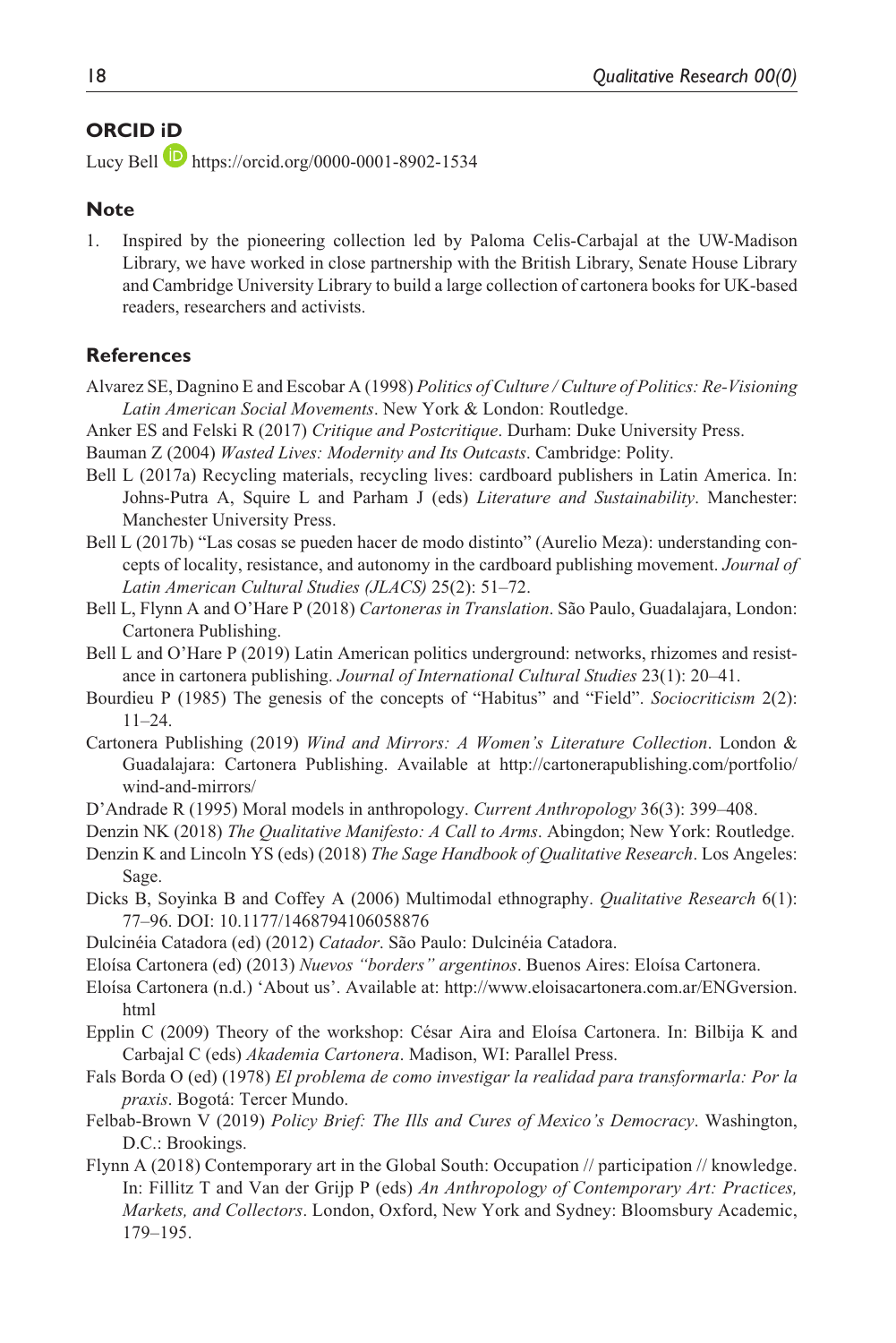- Flynn A (2016) Subjectivity and the obliteration of meaning: contemporary art | activism | social movement politics. *Cadernos de Arte e Antropologia* 5(1): 59–77.
- Fong S (2018) About us. In: Bell L, Flynn A and O'Hare P (eds) *Cartoneras in Translation*. São Paulo, Guadalajara & London: Cartonera Publishing.
- García Canclini N (2014) *Art Beyond Itself: Anthropology for a Society Without a Story Line*. Durham and London: Duke University Press.
- Gibson J (1979) *The Ecological Approach to Visual Perception*. Hillsdale, NJ: Lawrence Erlbaum Associates.

Grossberg L (2010) *Cultural Studies in the Future Tense*. Duke University Press.

- Hirschhorn T (2014) An electronic conversation between Thomas Hirschhorn and Jacques Rancière. *Theory, Culture and Society* 31(7-8): 101–110.
- Juris JS (2012) Reflections on #Occupy everywhere: social media, public space, and emerging logics of aggregation. *American Ethnologist* 39(2): 259–279.
- Kester GH (2004) *Conversation Pieces: Community and Communication in Modern Art*. Berkeley: University of California Press.
- Lash S (2007) Power after hegemony: cultural studies in mutation? *Theory, Culture and Society* 24(3): 55–78.
- La Rueda Cartonera (2019) *Espejo y viento: Material literario femenino*. Guadalajara: La Rueda Cartonera & Viento Cartonero.
- Leach DK (2013) Culture and the structure of Tyrannylessness. *The Sociological Quarterly* 54(2): 181–191.
- Levine C (2015) *Forms: Whole, Rhythm, Hierarchy, Network*. Princeton & Oxford: Princeton University Press.
- Maeckelbergh M (2009) *The Will of the Many: How the Alterglobalisation Movement is Changing the Face of Democracy*. London: Pluto Press.
- Obrist HU (2003) 'Orozco, Gabriel', in Obrist H.U., *Interviews* vol. 1. Milan: Edizioni Charta.

Papastergiadis N (2014) A breathing space for aesthetics and politics: an introduction to Jacques Rancière'. *Theory, Culture and Society* 31(7-8): 5–26.

- Ponzoni E (2016) Windows of understanding: broadening access to knowledge production through participatory action research. *Qualitative Research* 16(5): 557–574.
- Rancière J (2004) *The Politics of Aesthetics*. London & New York: Continuum.
- Rodman G (2015) *Why Cultural Studies?* Malden, MA & Oxford: Wiley Blackwell.
- Rosa L (2018) 'Dulcinéia Catadora'. *Cartonera: Exhibition Catalogue*. São Paulo: Cartonera Publishing.

Rosa L (2019) *BR*. São Paulo: Dulcinéia Catadora.

Sandoval C and Latorre G (2008) Chicana/o Artivism: Judy Baca's Digital Work with Youth of Color. In: Everett A (ed) *Learning Race and Ethnicity: Youth and Digital Media*. Cambridge, MA: MIT Press, 81–108.

Scheper-Hughes N (1995) The primacy of the ethical: propositions for a militant anthropology. *Current Anthropology* 36(3): 409–440.

Schmidt C (2017) Vik Muniz's pictures of Garbage and the Aesthetics of poverty. *ARTMargins* 6(3): 8–27.

Whitfield J (2018) *Prison Writing of Latin America*. New York: Bloomsbury Academic, 6–16.

#### **Author biographies**

Lucy Bell is a senior lecturer in Spanish and Translation Studies at the University of Surrey. Her research is in Latin American Cultural Studies, cultural theory and the environmental humanities. Over the last three years, she has led the AHRC-funded Cartonera Publishing Project, which takes a fresh look at community 'cartonera' publishers in Latin America through innovative interdisciplinary methodologies. http://cartonerapublishing.com/